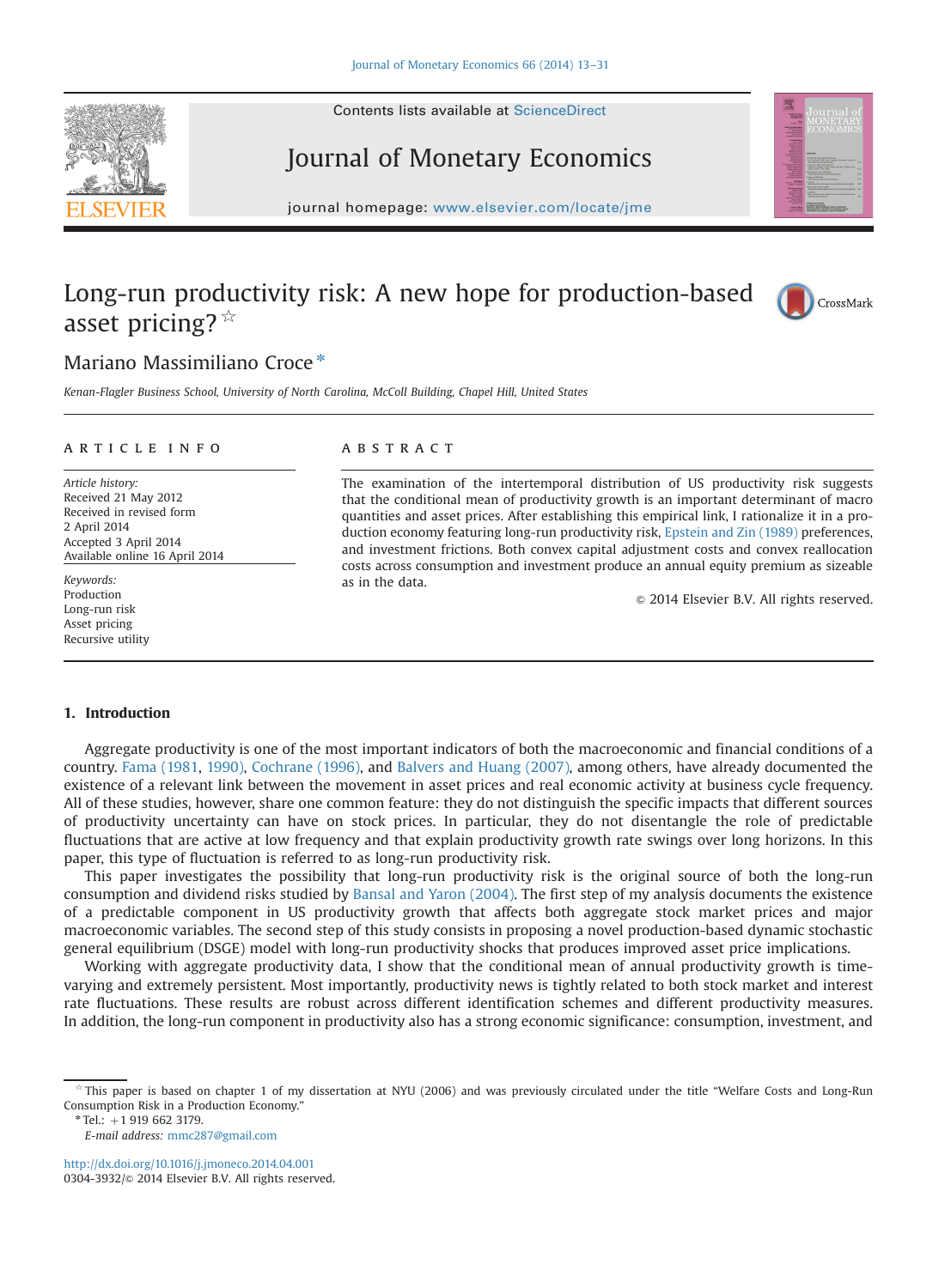output all show a statistically significant positive exposure to the long-run productivity component. Together, short-run and long-run productivity shocks explain up to 70% of the volatility of the macroeconomic variables mentioned above.

After demonstrating an empirical link between productivity, asset prices, and macroeconomic variables, this study develops a production-based asset model with complete markets featuring long-run uncertainty about the productivity growth rate. The main goal of this second step is to explore in detail the theoretical implications of productivity growth predictability (long-run productivity risk) in the context of a model with endogenous investment and recursive utility. This theoretical approach bridges part of the gap between the current long-run risk literature and the macroeconomic literature by proposing a workhorse framework in which to study the co-movements of asset prices and quantities simultaneously over both the short and the long horizon.

The model is extremely parsimonious. Productivity growth is exogenous and affected by two different sources of uncertainty: a short-run shock that is *i.i.d.* (standard in the real business cycle [RBC] literature), and a long-run component that is responsible for small but persistent fluctuations in the drift of productivity. The representative consumer has [Epstein](#page-18-0) [and Zin \(1989\)](#page-18-0) and [Weil \(1989\)](#page-18-0) preferences. These preferences disentangle the intertemporal elasticity of substitution (IES) from the relative risk aversion coefficient (RRA) and are sensitive to the intertemporal distribution of risk. Capital accumulation is subject to [Jermann \(1998\)](#page-18-0) convex adjustment costs so that the supply curve of new capital is not perfectly flexible. As a result, the price of new capital is time-varying and increases when the economy seeks to increase aggregate investment, consistent with standard q-theory (see, among others, [Zhang, 2005;](#page-18-0) [Liu et al., 2009](#page-18-0); [Li and Zhang, 2010](#page-18-0)).

Under this setup, the model successfully reproduces key features of both asset prices and macroeconomic quantities such as consumption, investment, and output. This is significant because the reconciliation of asset market factors with aggregate quantities behavior has proved a challenge for modern DSGE models (see, among others, [Rouwenhorst, 1995;](#page-18-0) [Jermann,](#page-18-0) [1998](#page-18-0); [Lettau and Uhlig, 2000;](#page-18-0) [Boldrin et al., 2001;](#page-18-0) [Cochrane, 2005\)](#page-18-0). In particular, the model presented here produces a sizable equity premium and a low average risk-free rate, with a moderate amount of RRA and an IES slightly larger than one. While in common production economies the premium is generated through an unrealistically high contemporaneous correlation between returns and consumption growth, in my model this correlation is very low, as in the data. Furthermore, the model delivers an implied risk-free rate as persistent as that observed in the data, while the excess returns are in contrast almost unpredictable, again consistent with the empirical evidence.

Although these results look very promising, it has to be acknowledged that the returns volatility puzzle remains partially unexplained in my framework. Embodied in the model is a relevant trade-off between the volatility of the quantities and that of asset returns. This trade-off is generated by the need for a real friction that allows for time variation in the marginal price of capital. The more severe the friction, the less volatile the quantities. On the other hand, the weaker the friction, the smoother the equity returns. In order to match the volatility of the quantities, the adjustment costs are calibrated to be very small. The introduction of the long-run component, however, yields non-negligible fluctuations in the stock price even with a very mild friction. The long-run shocks, in fact, are able to produce substantial shifts in the demand of new capital and generate relevant price movements even if the new capital supply curve is not very steep.

The performance of the model in regard to second moments improves substantially when we focus on contemporaneous correlations. The model is able to produce the right amount of co-movement not only between returns and real variables, but also across the macro variables. A well-known problem with standard RBC models is that they produce an almost perfect correlation between consumption and investment. In the data, however, the contemporaneous correlation between consumption and investment growth is about 45% at quarterly frequencies in the post-World War II period and about 39% at an annual frequency when pre-World War II data are included. Under the benchmark calibration, when the IES is sufficiently high the substitution effect dominates the income effect for the long run: good news for the expected productivity growth rate provides a strong incentive to reduce consumption and invest more. Meanwhile, good news for the short run implies an increase in both consumption and investment. The overall correlation between consumption and investment is positive but moderate, in line with the data.

To my knowledge, this paper is one of the first to study the interaction between predictability in productivity growth and recursive preferences. The results in this study show that the IES has an extremely important impact on the dynamics of both quantities and prices, mostly in response to long-run shocks. The RRA, in contrast, has only a marginal impact on quantities, as in [Tallarini \(2000\).](#page-18-0)

The present study also proposes a novel analysis of the role of different frictions in capital accumulation. Specifically, I compare my benchmark specification with Jermann's adjustment costs to a specification in which there is no adjustment cost, and to one that adopts the time-friction of [Boldrin et al. \(2001\)](#page-18-0) by assuming that both labor and investment decisions are determined before the realization of productivity shocks. This experiment is particularly interesting because it relates asset price implications to very different consumption smoothing possibilities.

Three relevant results emerge from this study. First, a real friction on investment is absolutely required in order to allow the [Bansal and Yaron \(2004\)](#page-18-0) results to hold also in a production economy. Second, in an economy in which both labor and capital allocations across the consumption and the investment sectors must be decided one period in advance ([Boldrin et al., 2001](#page-18-0)), the asset pricing results deteriorate substantially. This is because a one-period delay in the adjustment of investment plays no relevant role with respect to news about productivity gains or losses to be realized in the long-run. A comparison of impulse responses with respect to long-run news shows that the behavior of the model with the [Boldrin et al. \(2001\)](#page-18-0) time-friction closely resembles that of the model without adjustment costs, and hence it fails to expose the equity market to long-run risk.

The third result consists in showing that the replacement of the [Boldrin et al. \(2001\)](#page-18-0) time-friction with a convex reallocation cost produces positive asset pricing results, comparable to those obtained with capital adjustment costs. Specifically, when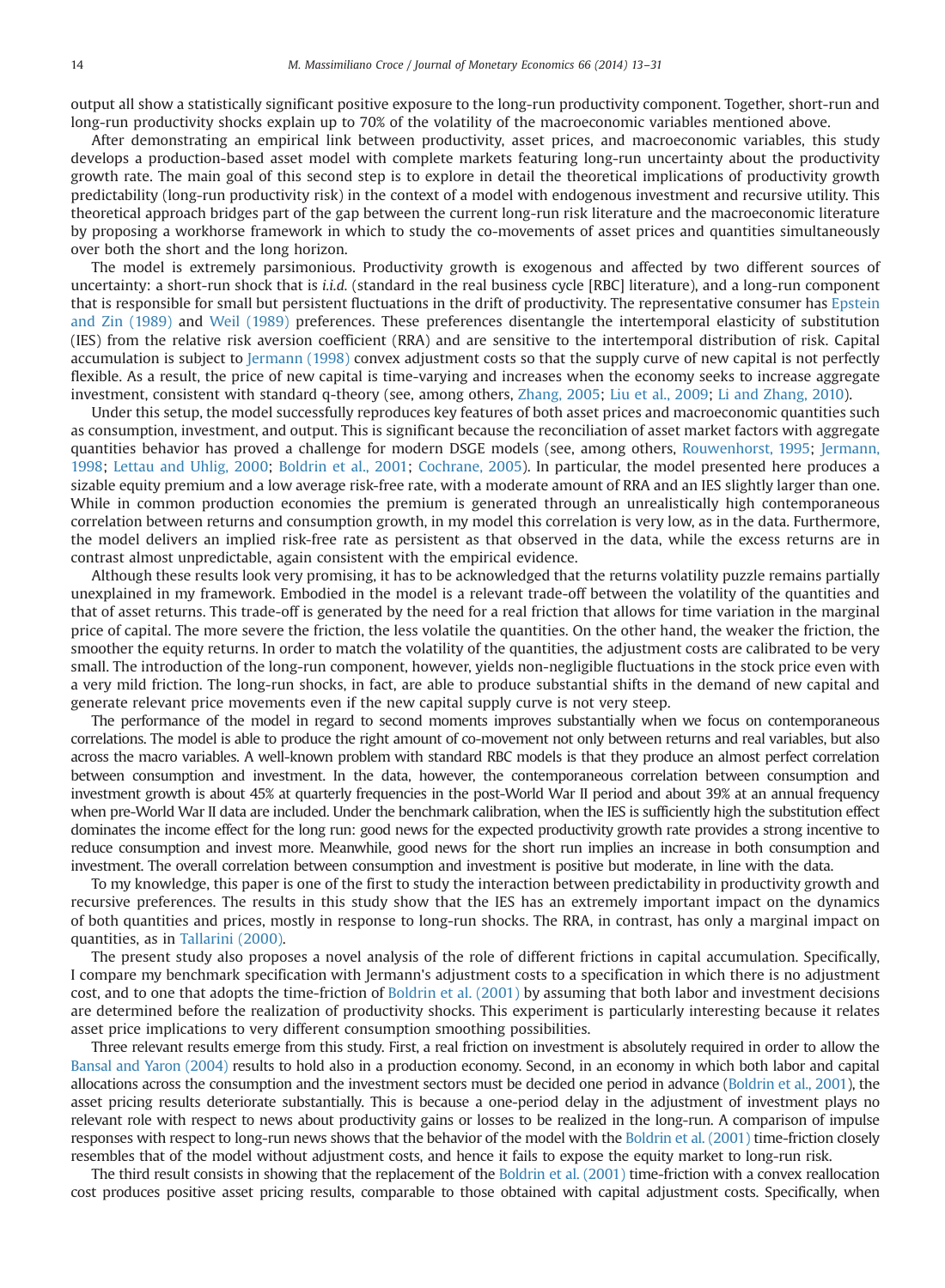<span id="page-2-0"></span>resources can immediately be reallocated across the consumption and investment sectors by paying a convex cost, the value of capital is increasing in the investment-output ratio, consistent with US annual data. Therefore, upon the arrival of positive longrun news, the agent's incentive to reallocate resources toward investment increases the shadow value of capital and produces a capital gain. At the equilibrium, the positive exposure of the aggregate excess returns to long-run risk produces an annual equity premium of 4.1%.

The next section discusses closely related articles. Section 2 presents the empirical findings on long-run productivity risk. The model and main asset pricing results are presented in [Section 3.](#page-7-0) [Section 4](#page-14-0) examines the sensitivity of the results to (i) the elasticity of substitution between consumption and leisure; (ii) different specifications of long-run risk; (iii) the decision horizon of the representative agent; and (iv) the presence of volatility shocks. [Section 5](#page-16-0) concludes.

#### 1.1. Literature discussion

This paper is intended as a contribution to both the long-run risk literature and the literature regarding productionbased asset pricing. For the sake of brevity, I discuss only a subset of papers that are closely related to mine, beginning with [Tallarini \(2000\).](#page-18-0) Tallarini is the first to focus on an RBC model with recursive preferences. He examines a completely frictionless production economy with an IES constrained to be one. In two independent and contemporaneous papers, both [Kaltenbrunner and Lochstoer \(2010\)](#page-18-0) and [Campanale et al. \(2010\)](#page-18-0) work with a production economy with convex capital adjustment costs and [Epstein and Zin \(1989\)](#page-18-0) preferences.<sup>1</sup>

All these authors work with just one source of productivity uncertainty, and they do not estimate long-run productivity risk. Moreover, these studies do not solve the equity premium puzzle, as they target the equity Sharpe ratio rather than the equity premium. However, as the present paper shows, by neglecting long-run shocks researchers may miss two important elements. First, the long-run shocks provide crucial information on the role of the IES in determining the co-movements of investment, consumption, and returns. Second, neglecting the long-run uncertainty channel may lead to substantial underestimation of the true market price of risk.

[Jaimovich and Rebelo \(2009\)](#page-18-0) examine the role of productivity news for the determination of both aggregate and sectoral comovements in the context of a model with investment-specific shocks, endogenous capital utilization, [Greenwood et al. \(1988\)](#page-18-0) preferences, and investment adjustment costs. The present study differs from [Jaimovich and Rebelo \(2009\)](#page-18-0) in several respects. First, [Jaimovich and Rebelo \(2009\)](#page-18-0) adopt time-additive preferences with a low IES and abstract away from asset pricing considerations, the main focus in this manuscript. Second, [Jaimovich and Rebelo \(2009\)](#page-18-0) focus mainly on a setting in which future sector-specific productivity is revealed in advance with certainty. My long-run productivity risk news, instead, capture shocks to conditional expected productivity and leaves the agent exposed to ex-post variations in aggregate productivity growth. Third, when considering the arrival of noisy news about future sector-specific productivity, [Jaimovich and Rebelo \(2009\)](#page-18-0) focus on a calibration with time-varying uncertainty. My main results are obtained in a setting with constant volatility.

The approach proposed in this paper has attracted significant attention. [Kuehn \(2008\)](#page-18-0) proposes a model with precommitted investment. [Ai and Kiku \(2013\)](#page-18-0) extend the analysis in this manuscript to study the accumulation of growth options and the value premium. [Gourio \(2012\)](#page-18-0) adopts a similar production setting to study the role of rare events, [Ready](#page-18-0) [\(2013\)](#page-18-0) introduces an oil sector to account for oil futures prices, [Jahan-Parvar and Liu \(2013\)](#page-18-0) explore long-run productivity risk in the context of ambiguity, and [Backus et al. \(2010\)](#page-18-0) focus on business cycle leads and lags.

My empirical investigation is related to the literature on macroeconomic news (see, among others, [Beaudry and Portier,](#page-18-0) [2006](#page-18-0)). My empirical analysis differs from that of [Beaudry and Portier \(2006\)](#page-18-0) in at least two respects. First, it adopts a different econometric specification that allows for better testing of the implications of long-run risk models. Second, the empirical results suggest that consumption and investment may have opposite responses to long-run news. This result, however, depends on whether the productivity measure adopted in the estimation is utilization-adjusted [\(Basu et al., 2006](#page-18-0)). Additionally, a fully specified DSGE model is used in order to explicitly study the role of the deeper parameters of the model. The model yields a positive link between investment and macroeconomic news, consistent with [Beaudry and Portier \(2006\)](#page-18-0). My economy, however, is not designed to produce consumption and investment co-movements upon the arrival of long-run news. Frictions as in [Jaimovich and Rebelo \(2009\)](#page-18-0), [Beaudry and Portier \(2012\)](#page-18-0), [Favilukis and Lin \(2011\),](#page-18-0) and [Kuehn et al.](#page-18-0) [\(2010\)](#page-18-0) could resolve this problem, but a study of the relevance of these frictions is left for future work.

#### 2. Empirical evidence

Let  $A_t$  denote the level of productivity at time t and lowercase letters denote log-units. The growth rate of productivity is decomposed as follows:

$$
\Delta a_{t+1} = \mu + \underbrace{\chi_t}_{LRR} + \underbrace{\sigma \epsilon_{a,t+1}}_{SRR}
$$

$$
\chi_t = \rho \chi_{t-1} + \sigma_{\chi} \epsilon_{\chi,t},
$$

<sup>1</sup> My analysis of the long-run productivity risk in the context of a production economy was begun in 2005. The current manuscript is based on my job market paper "Welfare Costs and Long-Run Consumption Risk in a Production Economy," presented for the first time at the E.C.B. Macro Seminars, August 2005.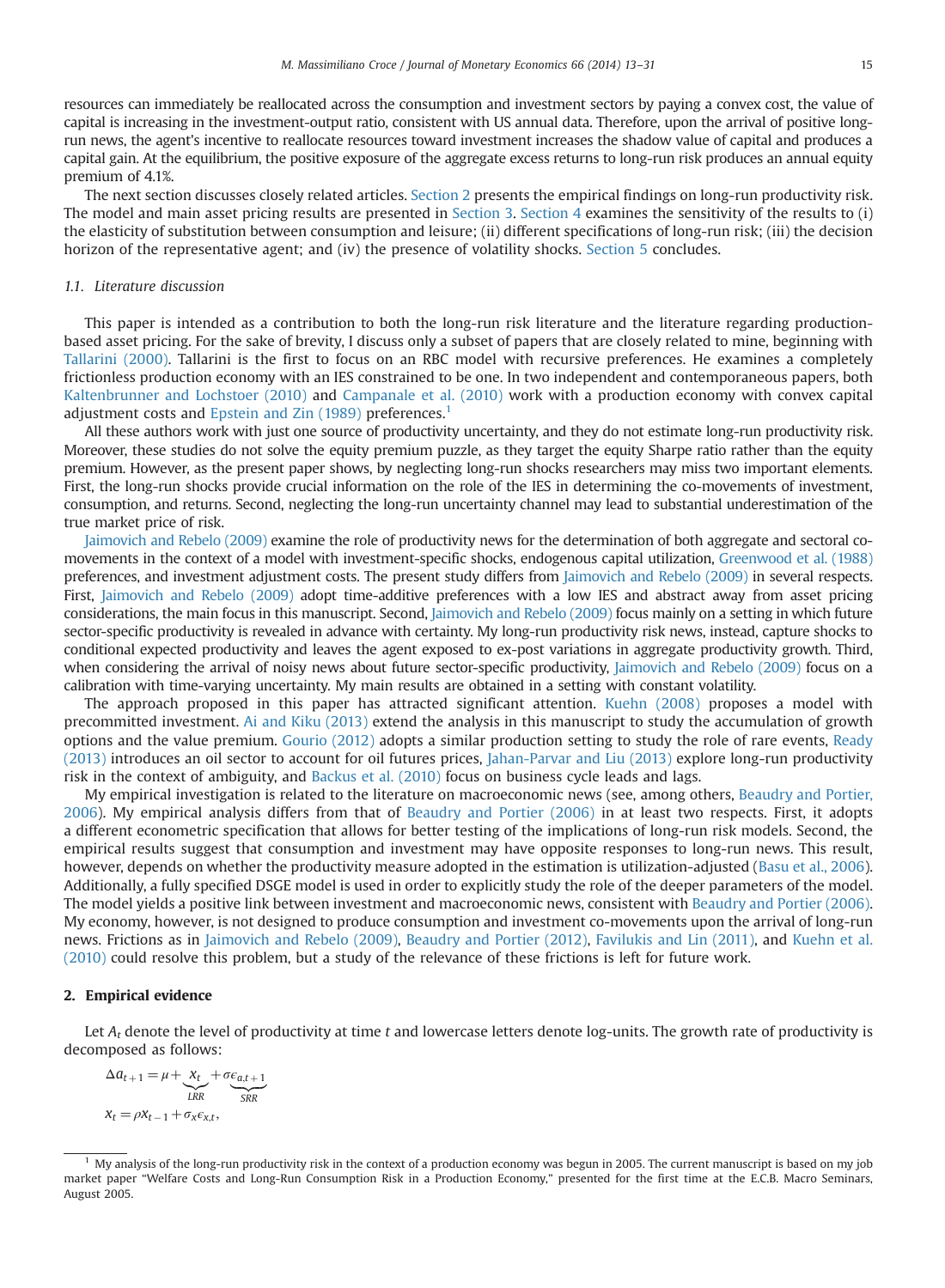<span id="page-3-0"></span>
$$
\begin{bmatrix} \epsilon_{a,t+1} \\ \epsilon_{x,t+1} \end{bmatrix} \sim i i dN \left( \begin{bmatrix} 0 \\ 0 \end{bmatrix}, \begin{bmatrix} 1 & \rho_{xa} \\ \rho_{xa} & 1 \end{bmatrix} \right), \tag{1}
$$

where x refers to the long-run risk (LRR) component in productivity growth, and  $\epsilon_q$  is short-run growth risk (SRR). I study the intertemporal distribution of productivity risk implied by four different econometric specifications of the long-run component. A detailed explanation of the relevance of these representations follows.

First of all, I follow [Nelson and Plosser \(1982\)](#page-18-0) in assuming that productivity growth follows an AR(1) process,

$$
\Delta a_{t+1} = \mu(1-\rho) + \rho \Delta a_t + \epsilon_{a,t+1}.
$$

This is equivalent to imposing  $\sigma_x = \rho \sigma$  and  $\rho_{xa} = 1$  in Eq. [\(1\)](#page-2-0). Under this specification, the parameter  $\rho$  simultaneously determines both the persistence and the magnitude of the long-run shocks. Since the extent of predictability in productivity growth is moderate, this specification tends to underestimate the half-life of the long-run news. This problem can be solved by looking at an ARMA(1,1) representation of productivity growth,

$$
\Delta a_{t+1} = \mu(1-\rho) + \rho \Delta a_t - b\epsilon_{a,t} + \epsilon_{a,t+1},
$$

which corresponds to imposing the restrictions  $\rho_{xa} = 1$  and  $\sigma_x = (\rho - b)\sigma$  in Eq. [\(1\)](#page-2-0). In this case, the half-life of the long-run<br>pews is determined by a whereas the magnitude of these shocks depends on the difference be news is determined by  $\rho$ , whereas the magnitude of these shocks depends on the difference between the AR and the MA coefficients,  $\rho - b$ . An ARMA(1,1) with roots close to unity is hence able to capture long-lasting news shocks without implying avcessive predictability in productivity growth  $\Delta a$ implying excessive predictability in productivity growth, Δa.

Both the AR(1) and the ARMA(1,1) are univariate processes and are not able to disentangle short- and long-run news, as both specifications impose  $\rho_{xa} = 1$ . In order to allow for  $\rho_{xa} \neq 1$ , I also consider two multivariate approaches. Under the first approach, Eq. [\(1\)](#page-2-0) is estimated jointly with the following equation:

$$
pd_{t+1} = \rho_{pd}pd_t + \alpha_1 \sigma_x \epsilon_{x,t+1} + \alpha_2 \sigma \epsilon_{a,t+1},
$$

where pd denotes the demeaned log price-dividend ratio, and  $\alpha_1$  and  $\alpha_2$  denote exposure coefficients. In this case, two observable variables ( $\Delta a$  and  $pd$ ) are used to filter short- and long-run shocks ( $\epsilon_a$  and  $\epsilon_x$ ). Specifically, after initializing the long-run component at zero, for a given set of parameters  $\{\rho$ ,  $\rho_{nd}$ ,  $\alpha_1$ ,  $\alpha_2\}$  I can recursively recover the entire time series of both the short-run and the long-run news and can also jointly estimate the variances and the correlations of the two shocks,  $\{\sigma, \sigma_x, \rho_{xa}\}$ , together with all the other structural parameters. This approach is denoted as the bivariate (BIV) estimation.

My second, multivariate approach follows [Bansal et al. \(2010\)](#page-18-0) (henceforth BKY). BKY identify long-run consumption risk through a forecasting procedure with multiple predictive variables. Similarly to them, the long-run component in productivity is identified by projecting one-period-ahead productivity growth,  $\Delta a_{t+1}$ , on the current risk-free interest rate,  $r_t^f$ , and price-dividend ratio,  $pd_t$ :

$$
\Delta a_{t+1} = \mu + \underbrace{r_t^f \beta_{rf} + p d_t \beta_{pd}}_{x_t} + \epsilon_{a,t+1}.
$$

The short-run shocks are identified using the residuals of the regression above,  $\epsilon_{a,t+1}$ , and the long-run news is obtained by estimating the following AR(1) process:

$$
x_t = \rho x_{t-1} + \sigma_x \epsilon_{x,t}.
$$

In this case, the persistence of the long-run component,  $\rho$ , is a convolution of the persistence of the risk-free rate and the price-dividend ratio.

Summarizing, I estimate Eq. [\(1\)](#page-2-0) using the following four representations for the long-run component:

$$
x_{t} = \begin{cases} \rho x_{t-1} + \rho \sigma \epsilon_{a,t}, & AR(1) \\ \rho x_{t-1} + (\rho - b) \sigma \epsilon_{a,t}, & ARMA(1, 1) \\ \rho x_{t-1} + (pd_{t} - \rho_{pd}pd_{t-1} - \alpha_{2} \sigma \epsilon_{a,t}) \frac{1}{\alpha_{1} \sigma_{x}} & BRV \\ r_{t}^{f} \beta_{rf} + pd_{t} \beta_{pd} & BKY \end{cases}
$$
(2)

and report the results for three different measures of productivity in [Table 1](#page-4-0).

The first column refers to results obtained using Solow residuals for the US economy over the long sample 1930–2008. The construction of these residual is standard (details in the appendix). The results in the second column are based on a multifactor productivity index that measures the value-added output per combined unit of labor and capital input in private business and private nonfarm business. This is a benchmark economic indicator for the US economy provided by the Bureau of Labor Statistics (BLS).<sup>2</sup> The third column focuses on the utilization-adjusted productivity measure proposed by [Basu et al.](#page-18-0)  $(2006)$  and provided by the San Francisco Fed.<sup>3</sup>

<sup>&</sup>lt;sup>2</sup> The index is available at <ftp://ftp.bls.gov/pub/special.requests/opt/mp/prod3.mfptablehis.zip>.

<sup>3</sup> This index is available at [http://www.frbsf.org/csip/tfp.php.](http://www.frbsf.org/csip/tfp.php)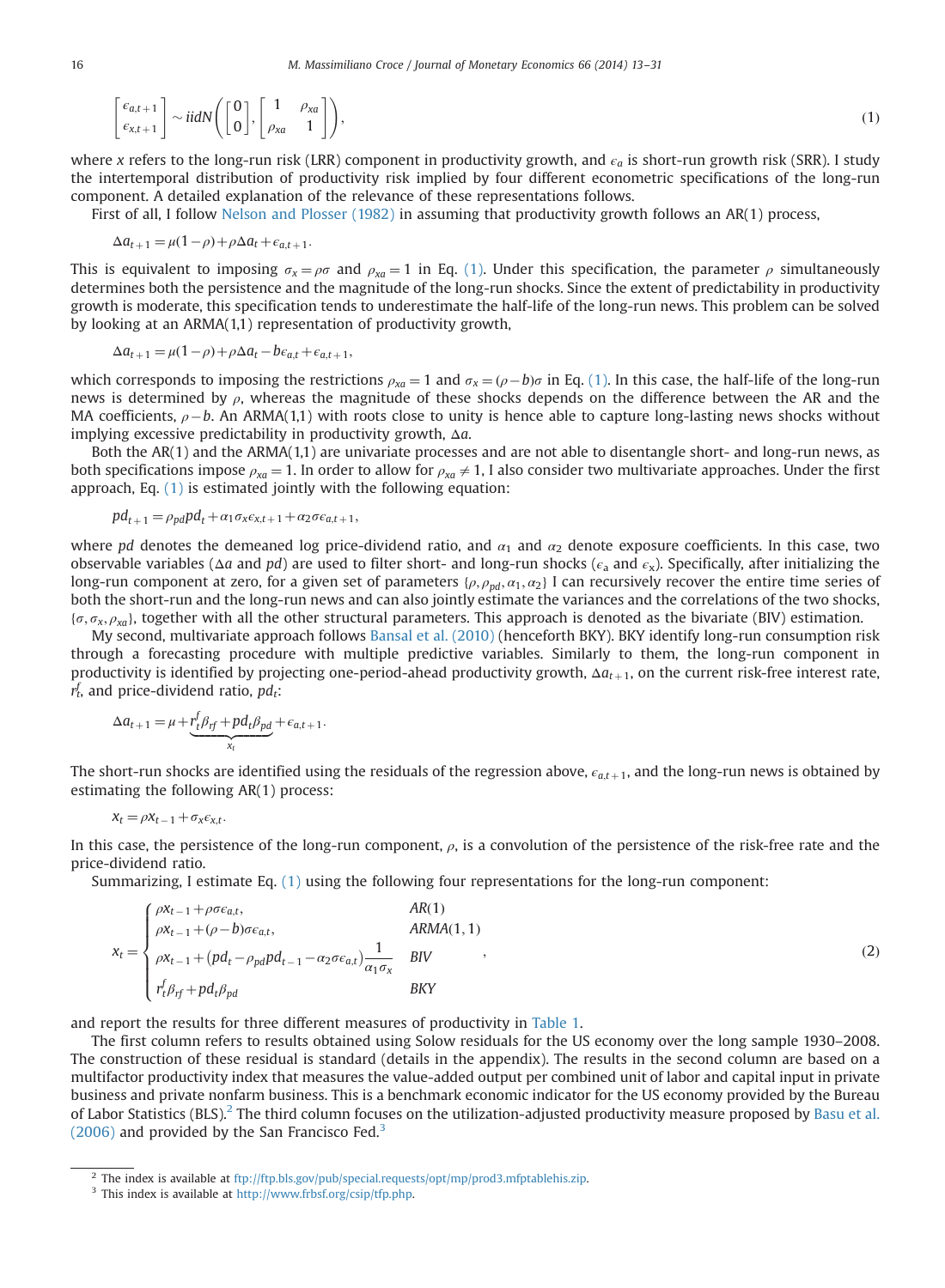<span id="page-4-0"></span>

| Table 1                                |  |
|----------------------------------------|--|
| Predictability in productivity growth. |  |

| Productivity<br>sample    | <b>Statistics</b>                                                                                                       | Solow<br>1930-2008                                                                                | <b>BLS</b><br>1950-2008                                                                         | Basu et al.<br>1950-2008                                                                      |
|---------------------------|-------------------------------------------------------------------------------------------------------------------------|---------------------------------------------------------------------------------------------------|-------------------------------------------------------------------------------------------------|-----------------------------------------------------------------------------------------------|
| AR(1)<br>model            | $\rho$<br>$\mathbb{R}^2$<br>$\beta_{\epsilon_{a} \epsilon_{pd}}$                                                        | $0.487***$<br>(0.094)<br>0.237<br>3.481***<br>(0.939)                                             | 0.065<br>(0.123)<br>0.06<br>$4.17***$<br>(1.082)                                                | 0.182<br>(0.129)<br>0.03<br>$-1.133$<br>(1.532)                                               |
| ARMA(1,1)<br>model        | $\rho$<br>$\boldsymbol{b}$<br>$\mathbb{R}^2$<br>$\beta_{\epsilon_{a} \epsilon_{pd}}$<br>$p$ -val for<br>$H_0$ : $b = 0$ | 0.206<br>(0.190)<br>$-0.45*$<br>(0.23)<br>0.32<br>$3.594***$<br>(0.992)<br>0.058                  | $0.89***$<br>(0.048)<br>$0.98***$<br>(0.032)<br>0.12<br>4.380***<br>(1.156)<br>0.000            | 0.906***<br>(0.108)<br>$0.869***$<br>(0.140)<br>0.07<br>$-0.942$<br>(1.574)<br>0.000          |
| <b>Bivariate</b><br>model | $\rho$<br>$\sigma_{\text{X}}/\sigma$<br>$\rho_{xa}$<br>$\alpha_2$                                                       | $0.766***$<br>(0.032)<br>$0.320***$<br>(0.067)<br>$-0.014***$<br>(0.000)<br>109.77***<br>(11.061) | $0.991***$<br>(0.016)<br>$0.048***$<br>(0.016)<br>$0.015***$<br>(0.000)<br>341.11***<br>(62.23) | $0.842***$<br>(0.095)<br>$0.039**$<br>(0.015)<br>$0.012***$<br>(0.002)<br>50.06***<br>(12.73) |
| <b>BKY</b><br>model       | $\rho$<br>$\sigma_x/\sigma$<br>$\rho_{xa}$                                                                              | $0.714***$<br>(0.081)<br>$0.295***$<br>(0.057)<br>$-0.001$<br>(0.004)                             | $0.656***$<br>(0.087)<br>$0.136***$<br>(0.019)<br>$-0.000$<br>(0.003)                           | $0.675***$<br>(0.085)<br>$0.109***$<br>(0.015)<br>$-0.000$<br>(0.002)                         |

This table summarizes the estimation results for the productivity processes specified in Eqs. [\(1\)](#page-2-0) and [\(2](#page-3-0)). The coefficient  $\beta_{\text{calc},\omega}$  is specified in Eq. (3). Numbers in parentheses are Newey–West adjusted standard errors. Data are annual and their sources are reported in the Appendix. Solow refers to a measure of productivity based on Solow residuals. BLS refers to multifactor-adjusted productivity computed by the Bureau of Labor and Statistics. Basu et al. refer to the [Basu et al. \(2006\)](#page-18-0) measure of utilization-adjusted productivity provided by the San Francisco Fed.

The [Basu et al. \(2006\)](#page-18-0) and BLS productivity measures are only available for the post-World War II period. The sample for all three productivity measures ends in 2008 to prevent the results from being driven by the Great Recession. Data are annual for two reasons. First, the data are not altered by any seasonal adjustment; second, they are more likely to contain a better signal and less noise related to the low-frequency component of productivity (see, among others, [Bansal et al., 2010](#page-18-0); [Colacito and Croce, 2011](#page-18-0)).

The top panel shows the estimation results for the  $AR(1)$  process. Under this specification, the persistence of the predictable component is moderate across all productivity measures, and it is statistically significant only for the Solow residuals case. This is not surprising, given the small extent of predictability in productivity growth, as measured by the  $R^2$ of these regressions. To study the connection between productivity and equity value, I also identify the price-dividend news,  $\epsilon_{pd,t}$ , as the residuals of the following equation:

$$
pd_t = \beta_{0,pd} + \rho_{pd}pd_{t-1} + \epsilon_{pd,t},
$$

and look at their contemporaneous exposure,  $\beta_{\varepsilon_a|\varepsilon_{pd}},$  to productivity news<sup>4</sup>:

$$
\epsilon_{pd,t} = \beta_0 + \beta_{\epsilon_a|\epsilon_{pd}} \epsilon_{a,t} + \epsilon_t. \tag{3}
$$

This correlation is positive and statistically significant for both the Solow residual and the BLS measure, suggesting the existence of a positive link between productivity growth news and price-dividend news. The [Basu et al. \(2006\)](#page-18-0) productivity measure, in contrast, produces an exposure coefficient not statistically different from zero.

The second panel of Table 1 reports the estimates of the ARMA(1,1) model. Across all productivity measures, the amount of predictability as measured by the  $R^2$  increases substantially compared to the AR(1) case. Furthermore, for both the BLS and the [Basu et al. \(2006\)](#page-18-0) productivity measures, we reject the restriction that the MA root is null, implying that the ARMA (1,1) process cannot be rejected in favor of the parsimonious AR(1) process. Most importantly, the estimated persistence of

<sup>4</sup> I use monthly CRSP value-weighted returns to construct the price-dividend ratio. Dividends are time-aggregated to an annual frequency, and prices are measured at the end of the year.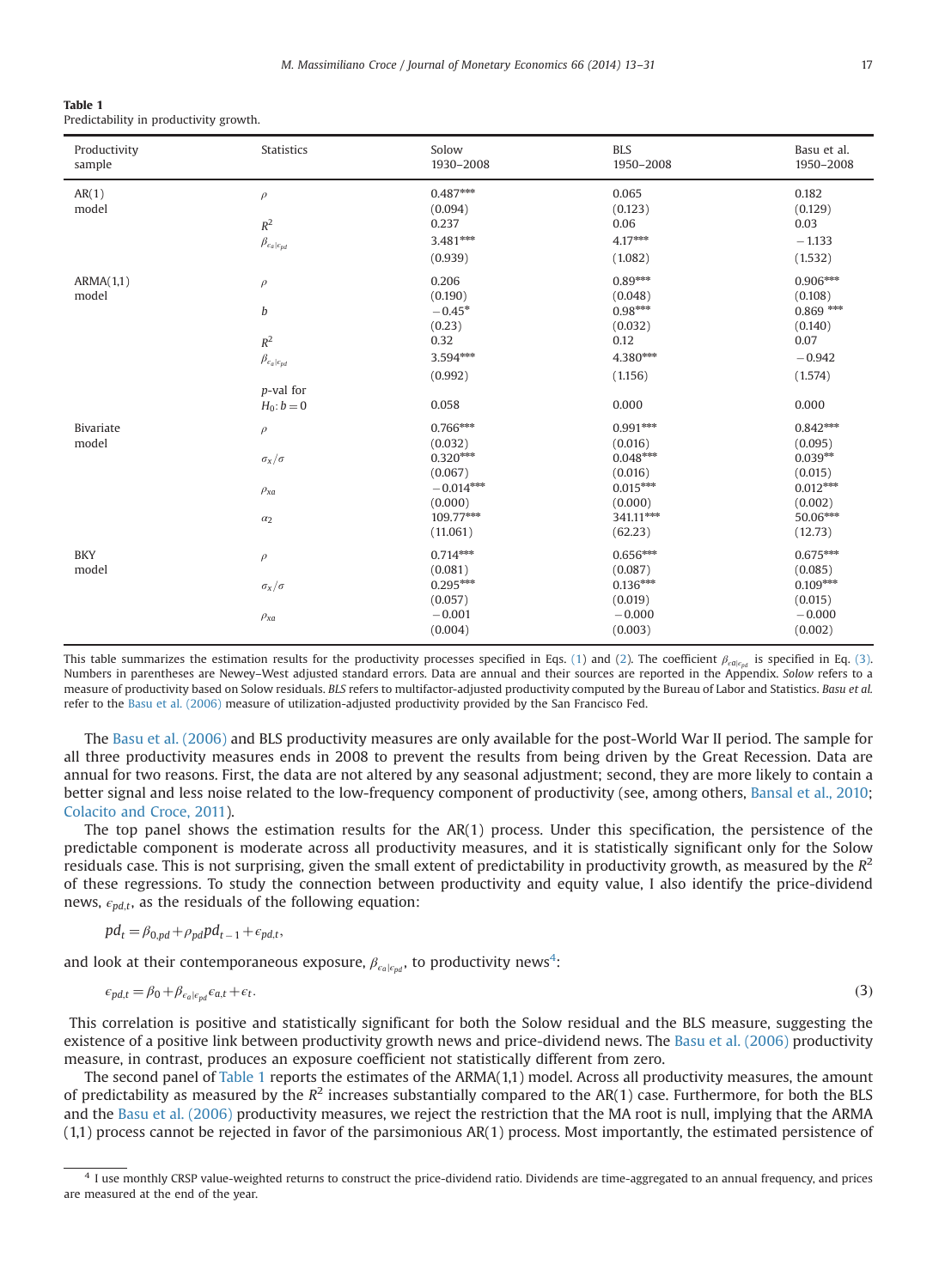the long-run component is now close to one, consistent with the [Bansal and Yaron \(2004\)](#page-18-0) findings for consumption. The results on the correlation between long-run productivity and price-dividend news are consistent with those found under the AR model.

Turning our attention to the bivariate approach, the first thing to notice is that the identifying parameter  $\sigma_x$  is always precisely estimated and statistically different from zero. This result confirms the existence of predictability in productivity growth and enables all the other parameters to be identified. The long-run shocks are small and have a standard deviation ranging from 5% to 32% of that of the short run-shocks. Consistent with the ARMA(1,1) results, the long-run component persistence is very close to one. In contrast to the ARMA(1,1) specification, however, long-run and short-run shocks have a contemporaneous correlation,  $\rho_{ax}$ , which is basically zero. Finally, note that the sizable estimates of  $\alpha_2$  confirm that asset prices substantially adjust to long-run productivity news, as predicted by the long-run risk paradigm.

The last panel of [Table 1](#page-4-0) reports the key parameters of the long-run component estimated using the BKY approach. This method confirms all the results obtained through the bivariate approach, and it predicts more sizeable long-run shocks. The smallest point estimate of the standard deviation of the long-run shocks is now 10% of that of the short-run shocks.

Fig. 1 shows a subset of the fitted time-series obtained using the bivariate (left panel) and the multivariate (right panel) approach. The left panel plots the BLS and the [Basu et al. \(2006\)](#page-18-0) productivity growth time-series along with their respective long-run components. The right panel compares the BLS productivity with the Solow residuals. In all cases, the conditional mean of productivity slowly declines in the 1970s, and then it begins to grow again until the 1990s. These findings are consistent with those observed for other macroeconomic quantities and support the plausibility of the results obtained so far. Furthermore, the pattern of the estimated long-run components is similar. This is a reassuring result: different ways of using information from asset prices do not dramatically alter the basic time-series properties of the productivity long-run component.

#### 2.1. Macroeconomic significance

What is the role of short-run and long-run risk for macroeconomic variables such as output, investment, consumption, labor, and Tobin's Q? Is the long-run risk component relevant only for asset prices, or is it connected to macroeconomic fundamentals? To answer these questions, this section investigates the explanatory power of both short-run and long-run risk for the growth rates of the aforementioned variables.

The main results are reported in [Table 2](#page-6-0) and are based on the BKY estimation procedure, as it represents a common benchmark in the long-run risk literature. The bivariate approach delivers overall similar results, which are omitted for brevity. For both the Solow residuals and the BLS productivity measure, the quantities of interest are projected on contemporaneous productivity shocks. [Basu et al. \(2006\)](#page-18-0) note that aggregate quantities tend to respond with a delay to their estimated productivity news. For this reason, when employing the [Basu et al. \(2006\)](#page-18-0) measure I project the variables of interest on one-year-lagged news.

The model presented in the next section produces a high equity premium because it assumes that positive long-run productivity news produces (i) a sharp drop in the stochastic discount factor (as in the endowment economy of [Bansal and](#page-18-0)



Fig. 1. Long-run productivity risk. DA denotes productivity growth rate; X refers to the fitted long-run component. In the left [right] panel, the long-run components are obtained according to the bivariate (BIV) [multivariate (BKY)] approach. The left panel compares results across the BLS and the Basu et al. productivity measures. The right panel compares results across the BLS and the Solow residuals productivity measures over their common sample. All parameter estimates are reported in [Table 1.](#page-4-0)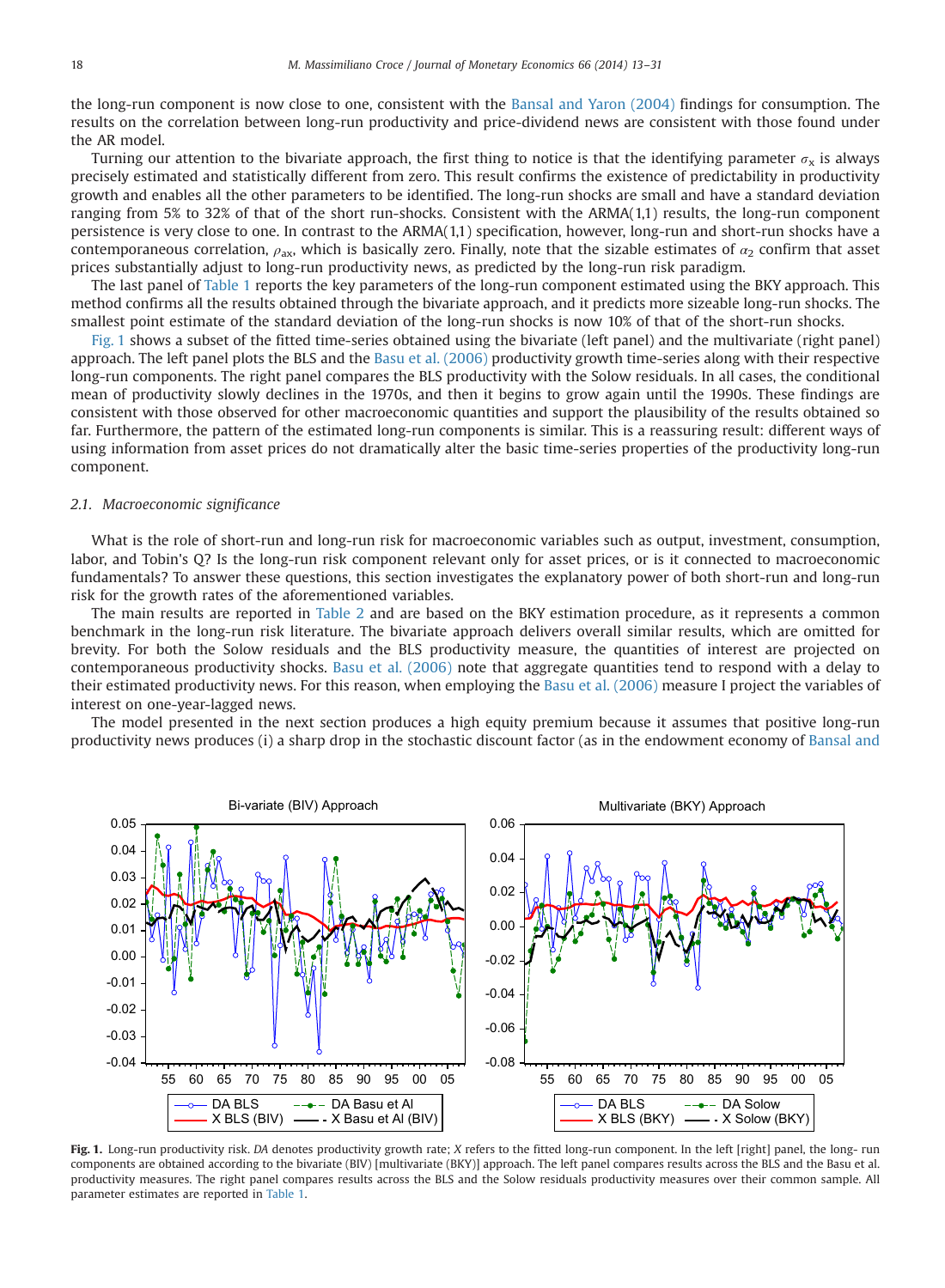| Productivity                                                                                                                                         | Solow<br>$(j=0)$                                                                                                                                          | <b>BLS</b><br>$(j=0)$ | Basu et al.<br>$(j=1)$ |  |
|------------------------------------------------------------------------------------------------------------------------------------------------------|-----------------------------------------------------------------------------------------------------------------------------------------------------------|-----------------------|------------------------|--|
|                                                                                                                                                      | $\Delta C_{t+1+j} = \mu_c + \beta_{\Delta C   X} X_t + \beta_{\Delta C   \epsilon_a} \epsilon_{a,t+1} + \beta_{\Delta C   \epsilon_X} \epsilon_{X,t+1}$   |                       |                        |  |
| $\beta_{\Delta C X}$                                                                                                                                 | $0.579***$                                                                                                                                                | 2.385***              | $5.736***$             |  |
| $\beta_{\Delta\mathcal{C} \epsilon_{a}}$                                                                                                             | $0.344***$                                                                                                                                                | $0.263***$            | $0.088**$              |  |
| $\beta_{\Delta C}\varepsilon_{\rm v}$                                                                                                                | $-0.255*$                                                                                                                                                 | $-1.632**$            | $1.673***$             |  |
| $R^2$                                                                                                                                                | 0.27                                                                                                                                                      | 0.35                  | 0.2                    |  |
| $\Delta i_{t+1+j} = \mu_i + \beta_{\Delta i x} \chi_t + \beta_{\Delta i \epsilon_a} \epsilon_{a,t+1} + \beta_{\Delta i \epsilon_x} \epsilon_{x,t+1}$ |                                                                                                                                                           |                       |                        |  |
| $\beta_{\Delta i x}$                                                                                                                                 | 1.426***                                                                                                                                                  | 3.862*                | $-4.121$               |  |
| $\beta_{\Delta i \epsilon_{a}}$                                                                                                                      | $2.801***$                                                                                                                                                | $2.154***$            | $0.724***$             |  |
| $\beta_{\Delta i} _{\epsilon_{\rm X}}$                                                                                                               | 0.092                                                                                                                                                     | 0.718                 | 0.658                  |  |
| $R^2$                                                                                                                                                | 0.41                                                                                                                                                      | 0.38                  | 0.04                   |  |
|                                                                                                                                                      | $iy_{t+1+j} = \mu_{iy} + \beta_{-1} iy_{t+j} + \beta_{iy \epsilon_a} \epsilon_{a,t+1} + \beta_{iy \epsilon_x} \epsilon_{x,t+1}$                           |                       |                        |  |
| $\beta_{iy \epsilon_a}$                                                                                                                              | $0.337***$                                                                                                                                                | $0.303***$            | $0.095***$             |  |
| $\beta_{iy \epsilon_x}$                                                                                                                              | $0.304***$                                                                                                                                                | 0.421                 | $0.171*$               |  |
| $R^2$                                                                                                                                                | 0.92                                                                                                                                                      | 0.71                  | 0.65                   |  |
| $q_{t+1+j} = \mu_q + \beta_{-1} q_{t+j} + \beta_{q _{\epsilon_a}} \epsilon_{a,t+1} + \beta_{q _{\epsilon_x}} \epsilon_{x,t+1}$                       |                                                                                                                                                           |                       |                        |  |
| $\beta_{q \epsilon_{a}}$                                                                                                                             | $1.744***$                                                                                                                                                | 0.296                 | $2.452***$             |  |
| $\beta_{q \epsilon_x}$                                                                                                                               | 1.014                                                                                                                                                     | 8.009***              | $3.581***$             |  |
| $R^2$                                                                                                                                                | 0.81                                                                                                                                                      | 0.86                  | 0.79                   |  |
|                                                                                                                                                      | $\Delta y_{t+1+j} = \mu_{y} + \beta_{\Delta y x} x_{t} + \beta_{\Delta y \epsilon_{a}} \epsilon_{a,t+1} + \beta_{\Delta y \epsilon_{x}} \epsilon_{x,t+1}$ |                       |                        |  |
| $\beta_{\Delta y x}$                                                                                                                                 | $0.778*$                                                                                                                                                  | $2.735***$            | 5.365***               |  |
| $\beta_{\Delta y  \epsilon_a}$                                                                                                                       | $0.881***$                                                                                                                                                | $0.681***$            | $0.215***$             |  |
| $\beta_{\Delta y _{\epsilon_x}}$                                                                                                                     | $-0.197$                                                                                                                                                  | $-1.139$              | 1.314                  |  |
| $R^2$                                                                                                                                                | 0.41                                                                                                                                                      | 0.43                  | 0.08                   |  |
|                                                                                                                                                      | $\Delta n_{t+1+j} = \mu_n + \beta_{\Delta n x} x_t + \beta_{\Delta n \epsilon_n} \epsilon_{a,t+1} + \beta_{\Delta n \epsilon_n} \epsilon_{x,t+1}$         |                       |                        |  |
| $\beta_{\Delta n x}$                                                                                                                                 | 0.024                                                                                                                                                     | $1.578*$              | 5.690***               |  |
| $\beta_{\Delta n \epsilon_a}$                                                                                                                        | $-0.113$                                                                                                                                                  | $0.433***$            | $-0.053$               |  |
| $\beta_{\Delta n \epsilon_x}$                                                                                                                        | $-0.443$                                                                                                                                                  | $-3.194**$            | $2.721*$               |  |
| $R^2$                                                                                                                                                | 0.026                                                                                                                                                     | 0.38                  | 0.08                   |  |

<span id="page-6-0"></span>

| Table 2                                          |  |  |  |
|--------------------------------------------------|--|--|--|
| Macroeconomic growth in the long- and short-run. |  |  |  |

This table shows the link between several aggregate variables and short-run shocks,  $\epsilon_a$ , long-run news,  $\epsilon_x$ , and long-run productivity x. The variables  $\epsilon_{a,t}$ ,  $x_t$ , and  $\epsilon_{x,t}$  have been computed using the point estimates reported in [Table 1](#page-4-0) for the BKY procedure. Data are annual (1950–2008). The symbol Δ refers to a log growth rate. Consumption, investment, output, labor, Tobin's Q, and the investment-output ratio are denoted as  $c$ ,  $i$ ,  $y$ ,  $n$ ,  $q$ , and  $iy$ , respectively.

\* I denote *p*-values smaller than 10%, respectively.

 $*$  I denote p-values smaller than 5%, respectively.

 $***$  I denote p-values smaller than 1%, respectively.

[Yaron, 2004](#page-18-0)), and (ii) a significant rise in Tobin's Q due to convex adjustment costs and higher investment. One of the goals of Table 2 is to provide guidance on the plausibility of these channels.

Across all productivity measures, the long-run component in productivity has a significantly positive impact,  $\beta_{\Delta C|X}$ , on consumption growth (first panel, Table 2).<sup>5</sup> In the model, this channel is key for the generation of sizeable fluctuations in the stochastic discount factor. Turning our attention to contemporaneous responses, we see that across all productivity measures consumption growth is positively exposed to short-run shocks. This result is consistent with both previous empirical investigations and the implications of my benchmark model.

The immediate response of consumption to long-run news,  $\beta_{\Delta C|c}$ , is negative under both the BLS and the Solow residual productivity measures, whereas it is positive under the [Basu et al. \(2006\)](#page-18-0) productivity measure (as in [Barsky and Sims,](#page-18-0) [2011\)](#page-18-0). These mixed results are not surprising in the context of the long-run risk literature: in small samples, identifying precisely contemporaneous responses is rather difficult. From a pure asset pricing perspective, whether  $\beta_{\Delta C|c_x}$  is positive or negative is not extremely relevant in a long-run risk model, since the short-run response of consumption growth has a small market price of risk. In [Bansal and Yaron \(2004\),](#page-18-0) for example, this response is assumed to be null. In my benchmark model, this response is negative and it tends to partially offset the adjustment of the stochastic discount factor, implying that obtaining a high equity premium becomes slightly more difficult.

<sup>5</sup> The magnitudes of the coefficients are not directly comparable across columns because the fitted long-run risk components have different volatilities.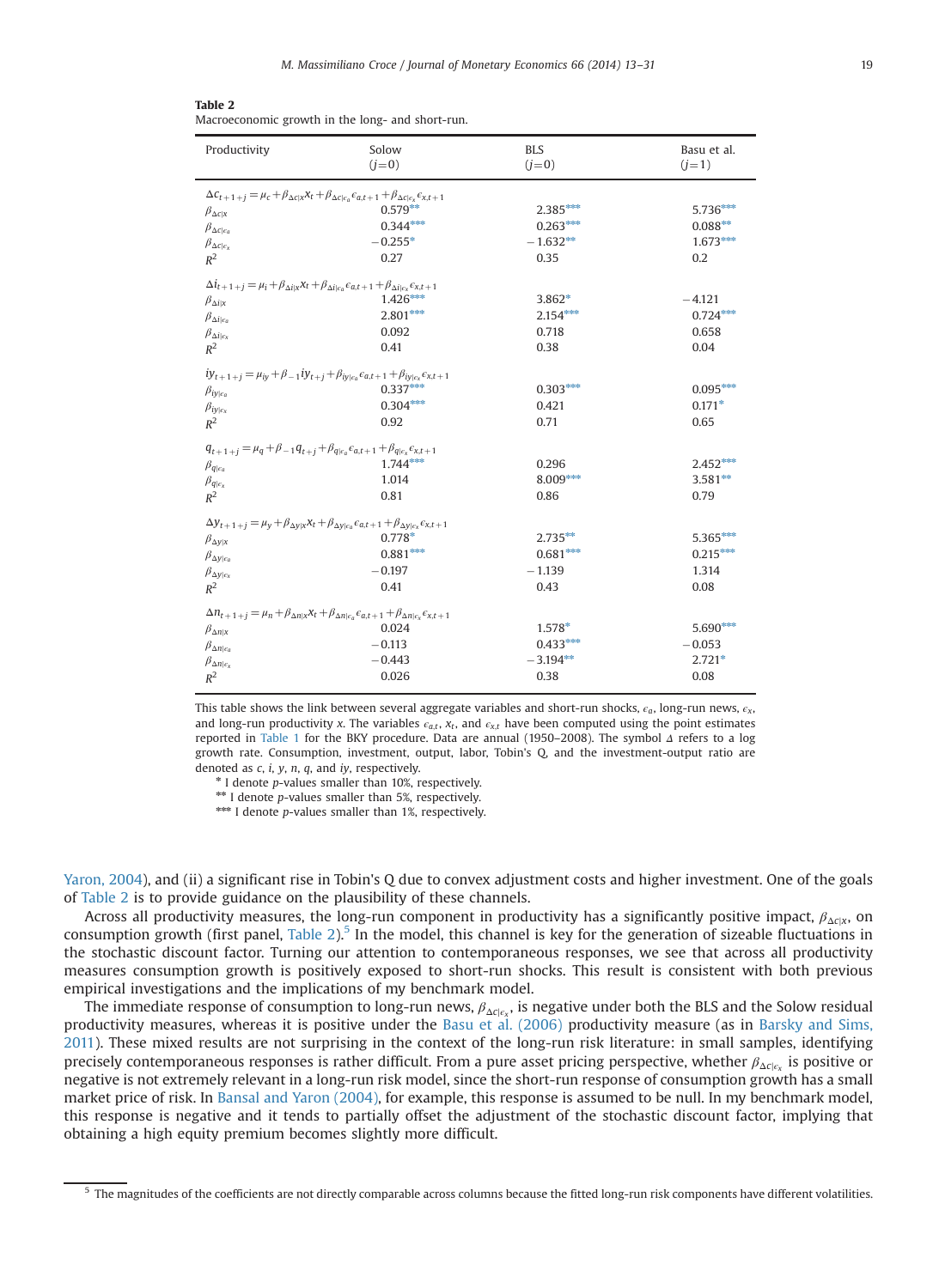<span id="page-7-0"></span>Both the second and the third panels of [Table 2](#page-6-0) focus on the behavior of investment. The second panel shows that (i) long-run productivity growth produces long-run investment growth, and (ii) investment growth is positively exposed to short-run productivity news. The point estimate of the exposure to long-run shocks,  $\beta_{\Delta i}$ <sub> $\epsilon$ </sub>, is positive across all productivity measures, but statistically not different from zero. In order to improve the goodness of fit of my regressions and sharpen my inference, I also focus on the response of the investment-to-output ratio to both short- and long-run productivity news. Under this regression specification, the immediate response of investment to long-run shocks is always positive, and it is statistically significant under both the Solow residual and the [Basu et al. \(2006\)](#page-18-0) productivity measures. Furthermore, as shown in the fourth panel, there exists a positive link between Tobin's Q, investment, and productivity news. This suggests that using simple convex adjustment costs could be a reasonable way to capture the link between asset prices and macroeconomic aggregates in the data.

The last two panels of [Table 2](#page-6-0) examine the effect of both short- and long-run productivity news on output and labor growth. The data suggest that long-run productivity risk also has a significant and positive impact on the expected growth rate of labor and output ( $\beta_{\Delta V|X}>0$  and  $\beta_{\Delta n|X}>0$ ). The contemporaneous response of output to short-run productivity news is always positive and is statistically significant. In contrast, the contemporaneous response of output to long-run news is never well identified. This is likely explained by the fact that the response of labor to long-run shocks,  $\beta_{\text{Alice}}$ , is marginally significant in two cases out of three. Also, the estimate of  $\beta_{\Delta n|c_x}$  has opposite signs depending on whether productivity is adjusted by utilization. Although relevant, addressing the contemporaneous response of labor growth to productivity news goes beyond the scope of this project. For this reason, my theoretical analysis focuses mainly on the implications of the model for investment and equity returns.

In summary, [Table 2](#page-6-0) suggests the existence of a common productivity-based long-run component driving all major macroeconomic aggregates. The existence of predictability in productivity growth and its implications for consumption, investment, and output motivate and support the model explored in the next sections.

#### 3. Model and main results

The representative agent has [Epstein and Zin \(1989\)](#page-18-0) preferences defined over the consumption bundle  $\tilde{c}_t$ :

$$
U_t = [(1-\delta)\tilde{C}_t^{1-1/\Psi} + \delta(E_t[U_{t+1}^{1-\gamma}])^{(1-1/\Psi)/(1-\gamma)}]^{1/(1-1/\Psi)}.
$$

The parameters  $\Psi$  and  $\gamma$  measure the IES and the RRA of the agent, respectively. The consumption bundle aggregates consumption,  $C_t$ , and leisure,  $l_t$ , as follows:

$$
\tilde{C}_t = [oC_t^{1-1/\xi_l} + (1-o)(A_{t-1}l_t)^{1-1/\xi_l}]^{1/(1-1/\xi_l)},
$$

where A denotes aggregate productivity and o is a weight determining the average share of hours worked. Multiplying leisure by productivity guarantees balanced growth even when  $\xi_l \neq 1$ , and it is interpreted as an adjustment for the standards of living.

Output is produced according to a constant returns-to-scale neoclassical production function:

$$
Y_t = K_t^{\alpha} [A_t n_t]^{1-\alpha},
$$

where K<sub>t</sub> is the fixed stock of capital carried into date t, and  $n_t$  is the labor input at t. The productivity growth rate,  $\Delta a_{t+1}$  $log(A_{t+1}/A_t)$ , has a long-run risk component and evolves as in Eq. [\(1\)](#page-2-0).

The other constraints in this economy are as follows:

$$
Y_t \ge C_t + I_t, \qquad 1 \ge n_t + I_t,
$$
  

$$
K_{t+1} \le (1 - \delta_k)K_t + I_t - G_tK_t,
$$
  
(4)

where  $\delta_k$  denotes depreciation,  $I_t$  is investment, and  $G_t$  allows for convex adjustment costs. As in [Jermann \(1998\)](#page-18-0), the cost function satisfies the restrictions  $\overline{G} = \overline{G} = 0$  at the steady state, and it is specified as follows:

$$
G_t = \frac{I_t}{K_t} - \left[ \frac{\alpha_1}{1 - \frac{1}{\xi}} \left( \frac{I_t}{K_t} \right)^{1 - 1/\xi} + \alpha_0 \right].
$$
 (5)

In this economy, it is possible to find the competitive equilibrium allocation by solving the planner's problem. Once the planner's allocation is found, prices and returns can be derived as follows. The stochastic discount factor takes the following usual form:

$$
M_{t+1} = \delta \left(\frac{C_{t+1}}{C_t}\right)^{-1/\xi_l} \left(\frac{\tilde{C}_{t+1}}{\tilde{C}_t}\right)^{1/\xi_l - 1/\gamma} \left(\frac{U_{t+1}}{E_t[U_{t+1}^{1-\gamma_1}]} - \right)^{1/\gamma - \gamma}.
$$

The last factor relates to news regarding the continuation value of the representative agent. Future utility is very sensitive to long-run news, and for this reason it can induce high volatility in the stochastic discount factor even for moderate amounts of risk aversion.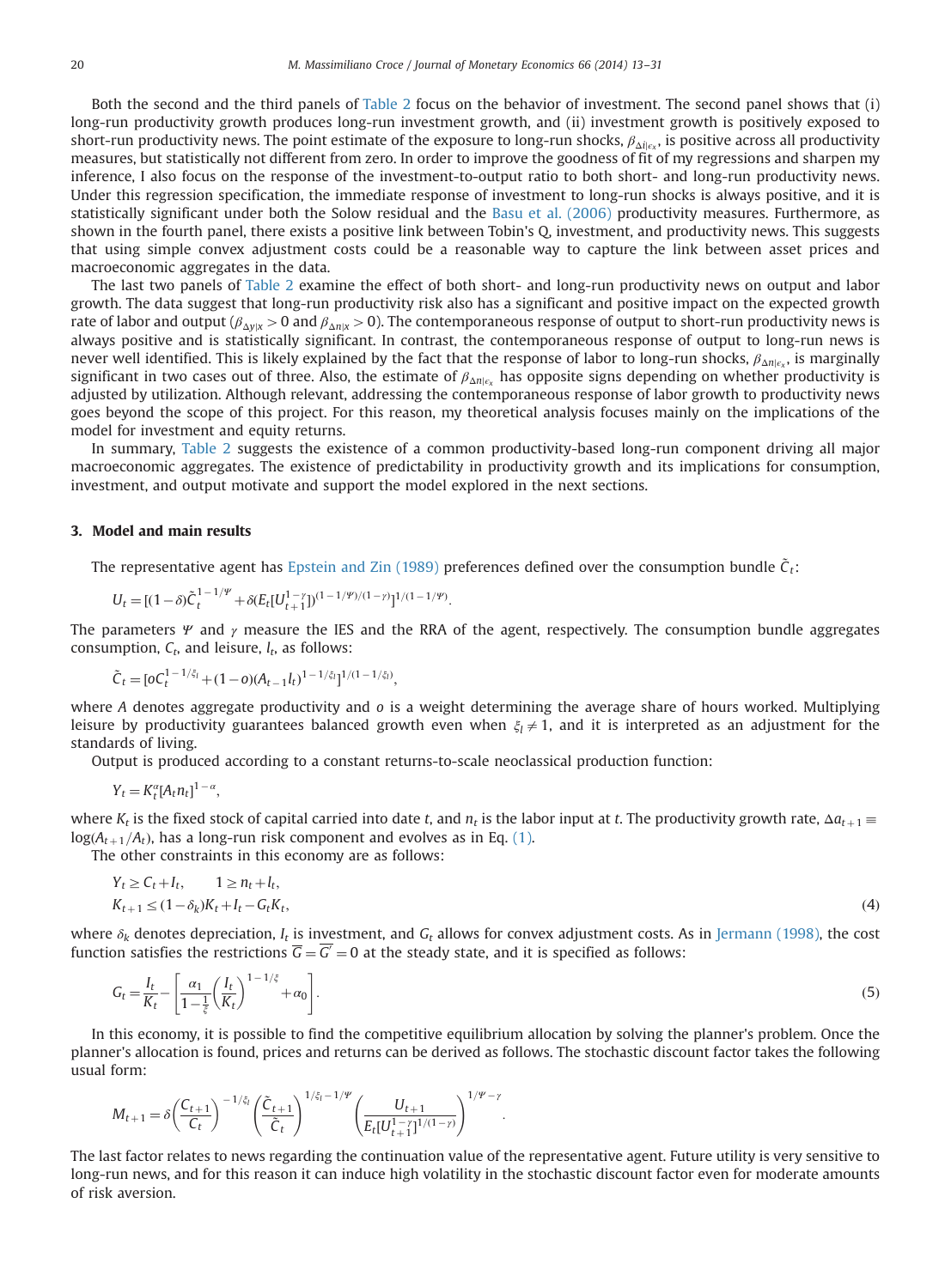<span id="page-8-0"></span>The risk-free rate is  $R_t^f = E_t[M_{t+1}]^{-1}$ , and the unlevered equity returns are

$$
R_{t+1} = \frac{\alpha_{K_{t+1}}^{Y_{t+1}} + Q_{t+1}(1 - \delta_k) + Q_{t+1} \left[ G'_{t+1} \frac{I_{t+1}}{R_{t+1}} - G_{t+1} \right]}{Q_t},
$$
\n(6)

where  $Q_t$  is equal to the marginal rate of transformation between new capital and consumption:

$$
Q_t = \frac{1}{1 - G'_t} \tag{7}
$$

The optimality condition for labor implies that marginal rate of substitution between consumption and leisure should equal the marginal product of labor:

$$
\frac{\partial \tilde{C}_t}{\partial l_t} / \frac{\partial \tilde{C}_t}{\partial C_t} = (1 - \alpha) \frac{Y_t}{n_t}.
$$
\n(8)

This benchmark version of the model—as well as all other versions discussed in this paper—is solved through the perturbation methods provided in the dynare  $p + p$  package.

#### 3.1. Benchmark calibration

As in [Bansal and Yaron \(2004\),](#page-18-0) I calibrate the model to a monthly frequency and then focus on time-aggregated statistics matching the behavior of US macroeconomic variables of interest over the long sample 1929–2008. [Section 4](#page-14-0) also considers a quarterly calibration. The monthly parameters are summarized in Panel A of Table 3.

The parameter  $\mu$  is set to yield an annual average growth of 1.8% and  $\sigma = 1\%$  to obtain an annual volatility of output growth of 3.34% under my benchmark calibration. This value for  $\sigma$  is conservative, as the volatility of US output growth in the long sample 1929–2008 is 3.56%. The long-run component in productivity is calibrated so as to be relatively small but persistent, as seen in the previous section. The parameter  $\rho$  is set to a conservative and empirically plausible number that in annualized terms implies a persistence of 0.80. To keep the long-run component as small as in the data,  $\sigma_x = 10\% \cdot \sigma$  must be imposed. This number falls in the middle of the estimates range shown in [Table 1](#page-4-0) for  $\sigma_x/\sigma$ .

On the technology side, the annualized capital depreciation rate is 6%. The parameter  $\alpha$  is calibrated to match the capital income share. The elasticity of the adjustment cost function,  $\xi$ , is set to 7, so that investment can be sufficiently volatile.

| Panel A: Benchmark calibration                                                                                                                                                                                                                                                                                                                                                                 |                            |                                                                                                                                                                                                                                     |                                                                                                                            |                                                                                                                                     |                                                                                                                               |        |                                                                                                                              |                                                                                                                           |                                                                                                                               |                          |
|------------------------------------------------------------------------------------------------------------------------------------------------------------------------------------------------------------------------------------------------------------------------------------------------------------------------------------------------------------------------------------------------|----------------------------|-------------------------------------------------------------------------------------------------------------------------------------------------------------------------------------------------------------------------------------|----------------------------------------------------------------------------------------------------------------------------|-------------------------------------------------------------------------------------------------------------------------------------|-------------------------------------------------------------------------------------------------------------------------------|--------|------------------------------------------------------------------------------------------------------------------------------|---------------------------------------------------------------------------------------------------------------------------|-------------------------------------------------------------------------------------------------------------------------------|--------------------------|
| $12 \cdot \mu$<br>1.8%                                                                                                                                                                                                                                                                                                                                                                         | $\sigma\sqrt{12}$<br>3.35% | $\sigma_x/\sigma$<br>0.10                                                                                                                                                                                                           | $\rho$ 12<br>0.80                                                                                                          | $12 \cdot \delta_k$<br>0.06                                                                                                         | $\alpha$<br>0.34                                                                                                              | ξ<br>7 | $\xi_l$<br>$\mathbf{1}$                                                                                                      | $\delta^{12}$<br>0.95                                                                                                     | γ<br>10                                                                                                                       | $\psi$<br>$\overline{2}$ |
| Panel B: Main moments                                                                                                                                                                                                                                                                                                                                                                          |                            |                                                                                                                                                                                                                                     |                                                                                                                            |                                                                                                                                     |                                                                                                                               |        |                                                                                                                              |                                                                                                                           |                                                                                                                               |                          |
|                                                                                                                                                                                                                                                                                                                                                                                                | <b>DATA</b>                |                                                                                                                                                                                                                                     | IES > 1<br>$(\psi = 2)$                                                                                                    | IES < 1<br>$(\psi = 0.9)$                                                                                                           | No LRR<br>$(\sigma_{x}=0)$                                                                                                    |        | No costs<br>$(\xi=0)$                                                                                                        | <b>BCF</b><br>Friction                                                                                                    | Cost                                                                                                                          | Reallocation             |
| $\sigma(\Delta y)$ (%)<br>$\sigma(\Delta c)/\sigma(\Delta y)$<br>$\sigma(\Delta i)/\sigma(\Delta y)$<br>$E[I/Y](\%)$<br>$\rho(\Delta \mathcal{C}, \Delta i)$<br>$\rho(\Delta c, r_{ex}^{LEV})$<br>$E[r_{ex,t+1}^{LEV}](\%)$<br>$\sigma(r_{ex,t+1}^{LEV})$ (%)<br>$\sigma(q)$<br>$E[r_t^{f}] (%)$<br>$\sigma(r_t^f)$ (%)<br>$ACF_1[r_{ex,t+1}^{LEV}]$<br>$ACF_1[r_r^f]$<br>ACF <sub>1</sub> [q] |                            | 03.56 (00.65)<br>00.71(00.05)<br>04.49 (00.61)<br>20.00 (00.97)<br>00.39 (00.28)<br>00.25(00.12)<br>04.71 (02.25)<br>20.89 (02.21)<br>00.29(00.05)<br>00.65(00.38)<br>01.86 (00.32)<br>00.09(00.12)<br>00.64(00.06)<br>00.86(00.08) | 03.34<br>00.81<br>03.61<br>31.11<br>00.35<br>00.06<br>05.25<br>12.47<br>00.06<br>00.94<br>00.94<br>00.00<br>00.35<br>00.91 | 03.38<br>00.75<br>06.40<br>30.81<br>$-00.02$<br>$-00.11$<br>$-05.12$<br>13.60<br>21.93<br>21.27<br>23.59<br>00.01<br>00.94<br>00.83 | 02.33<br>00.64<br>02.39<br>23.35<br>00.85<br>00.18<br>01.48<br>11.68<br>00.01<br>05.07<br>00.60<br>$-00.01$<br>00.00<br>00.91 |        | 03.87<br>00.54<br>06.77<br>27.53<br>00.29<br>00.00<br>01.11<br>11.15<br>00.00<br>04.92<br>00.23<br>$-0.03$<br>00.98<br>00.33 | 03.66<br>00.64<br>02.82<br>27.60<br>00.64<br>00.14<br>01.93<br>11.66<br>00.01<br>00.53<br>01.77<br>0.00<br>00.23<br>00.00 | 03.37<br>00.93<br>03.25<br>35.37<br>00.52<br>00.18<br>04.07<br>14.45<br>00.10<br>00.94<br>01.23<br>$-00.01$<br>00.32<br>00.98 |                          |

Panel A shows the benchmark monthly calibration. The parameter  $o$  is calibrated to deliver  $n=0.18$  at the steady state. Under the benchmark calibration,  $\sigma$ =0.205. The parameters  $\alpha_1$  and  $\alpha_0$  in the Jermann's adjustment cost function are determined by the following two restrictions:  $\overline{G}$  = 0 and  $\overline{G}$  = 0. For the problem for the political points of the absol reallocation costs defined in Eq. [\(14\)](#page-13-0), I set  $a_1 = 9e^{-6}$  and  $\tau = 1.5$ ; the smooth approximation of the absolute value features  $\epsilon = 100$ . BCF refers to [Boldrin](#page-18-0)<br>of al. (2001), In papel B, all the statistics are expresse [et al. \(2001\).](#page-18-0) In panel B, all the statistics are expressed in annual terms. Data are annual (1929–2008); numbers in parentheses are Newey–West adjusted standard errors obtained through a GMM estimator. The entries for the models are based on 100 simulations each with 840 monthly observations that are time-aggregated. Small letters denote log-units. E[ $\cdot$ ],  $\sigma(\cdot)$ ,  $\rho(\cdot, \cdot)$ , and ACF<sub>1</sub>[ $\cdot$ ] denote mean, volatility, correlation, and first-order autocorrelation, respectively.

Table 3 Predictions for quantities and prices.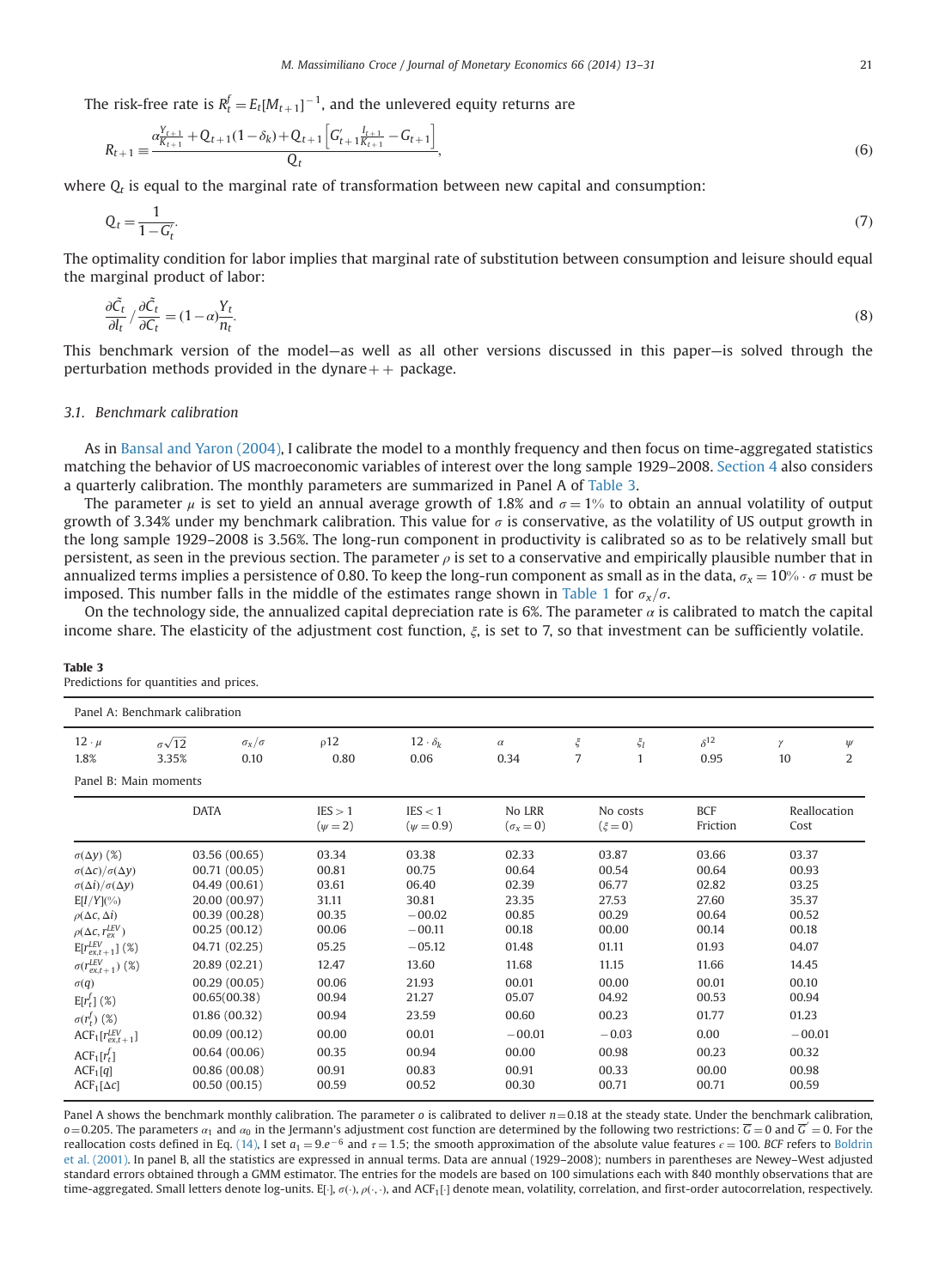On the preference side, the consumption bundle elasticity  $\xi_1$  is set to one. Sensitivity analysis with respect to this parameter is provided in [Section 4.](#page-14-0) The parameter o is calibrated so that the share of hours worked is 18% at the steady state, as in [Tallarini \(2000\)](#page-18-0). The RRA and the IES are set to values of 10 and 2, respectively. These values are consistent with the estimates of [Attanasio and Vissing-Jorgensen \(2003\);](#page-18-0) [Bansal et al. \(2007\)](#page-18-0); [Bansal et al. \(2010\);](#page-18-0) and [Colacito and Croce \(2011\)](#page-18-0). The annualized subjective discount factor is fixed at  $0.95<sup>6</sup>$ 

In the data, excess returns are levered and a substantial part of the financial dividend growth volatility is due to idiosyncratic payout shocks. To better compare the results of the model to the data, I also look at the following excess returns:

$$
R_{ex,t}^{LEV} = \phi_{lev}(R_t - R_{t-1}^f) + \epsilon_t^d,
$$
\n(9)

where  $\phi_{\text{lev}} = 2$ , and  $\epsilon_t^d \sim i.i.d.N(0, \sigma_d)$ . My calibration of  $\phi_{\text{lev}}$  is consistent with the amount of financial leverage measured by<br>Rauh and Sufi (2012) and is conservative with respect to the empirical findings o [Rauh and Sufi \(2012\)](#page-18-0) and is conservative with respect to the empirical findings of [Garcia-Feijo and Jorgensen \(2010\)](#page-18-0). The cash-flow shock,  $\epsilon_t^d$ , is not priced and hence does not alter the equity premium. This shock only affects the volatility of the excess returns, and its annualized volatility,  $\sigma_d\sqrt{12}$ , is set to 6.5%, consistent with [Bansal and Yaron \(2004\).](#page-18-0) Without this shock, the equity Sharpe ratio becomes excessively large.

#### 3.2. Predictions on quantities and prices

The main results produced by my benchmark calibration are reported in panel B of [Table 3](#page-8-0) in the column IES  $>1$ . The model reproduces the relative variance of consumption to output and generates an amount of investment volatility that falls within the confidence interval in the data. The average investment-output ratio is 30%, a number consistent with post-war data but higher than its empirical counterpart in the pre-World War II sample.

To better judge this result, note that in any standard RBC model with decreasing returns to capital, the average investment-output ratio is a negative function of the average unlevered capital return,  $E[R_t]$ . In order to obtain a low investment-output ratio, the model has to produce either a high risk-free rate or a high risk premium. Models with standard time-additive CRRA preferences produce basically a null risk premium and match the low level of the investment-output ratio only by targeting a risk-free rate four to six times higher than in the data. In my benchmark model, however, this tension is almost completely resolved thanks to the risk premium channel. Specifically, the unconditional average of the risk-free rate is 0.94%, whereas the average unlevered annual capital return is 3.6% because of the presence of a high risk premium. The implied levered equity premium of the model is 5.25%, slightly higher than the historical mean of the CRSP stock market log excess returns. This result represents an accomplishment relative to prior literature, especially considering that the relative risk aversion is set to 10, a moderate level.

To understand the reasons that the model is able to generate such a high equity premium, note that the Euler equation implies that  $E_t[r_{t+1} - r_{f,t}] \approx -\frac{cov_t(m_{t+1}, r_{t+1})}{cov_t(m_{t+1}, r_{t+1})}$ . Capital must offer a higher equity premium when its returns move in a direction opposite to that of the discount factor. In Fig. 2, I show the impulse res direction opposite to that of the discount factor. In [Fig. 2](#page-10-0), I show the impulse response function of both quantities and asset prices after short- and long-run shocks in order to better highlight their co-movements. The shocks materialize only at time 1, and they are normalized according to their monthly standard deviations ( $\epsilon_{a,1} = \sigma$  and  $\epsilon_{x,1} = \sigma_x$ ).

When a short-run shock materializes, the representative agent finds it optimal to increase consumption and investment at the same time. Increasing investment allows the representative agent to temporarily increase the capital stock and smooth consumption over time. This impulse response is fully consistent with the predictions of any standard RBC model.

The behavior of consumption and investment is very different with respect to the long-run component. First of all, notice that long-run shocks are very long-lasting, and for this reason they can have a very strong impact on savings decisions even if the shocks are small. Furthermore, long-run news simultaneously generates both an income effect and a substitution effect, which work in opposite directions. Higher expected long-run productivity generates a substitution effect that increases the opportunity cost of consumption, i.e., it tends to stimulate investment and reduce consumption. At the same time, a positive long-run shock allows the agent to feel much richer and to desire an immediate increase in consumption. The long-run component is highly persistent, and thus a single long-run shock is able to affect the flow of expected future utility over a very long time-horizon. Indeed, a positive long-run shock translates into a remarkable increase in the continuation value of the agent. For a given output, the income effect tends to produce an increase in consumption and a drop in investment.

When the IES is sufficiently high, as in the benchmark calibration, the degree of substitutability between continuation value and current consumption is also high. In this case, the substitution effect dominates the income effect, and the agent finds it optimal to invest more in order to accumulate more capital. This is the reason that after a positive long-run shock, consumption growth drops while investment growth increases. Because of complementarity between consumption and

<sup>&</sup>lt;sup>6</sup> When  $\xi_l = 1$ , my consumption bundle is  $\tilde{C}_l = C_l^0 (A_{t-1}l_t)^{1-\theta}$ , whereas [Tallarini \(2000\)](#page-18-0) adopts the bundle  $\tilde{C}_l = C_l l_1^{(1-\theta)/\theta}$ . Both bundles preserve homogeneity of degree one of the utility function with respect to productivity and deliver the same utility dynamics for a wide range of IES values. Under the benchmark calibration with IES=2, the Tallarini aggregator produces a counterfactual contraction of labor with respect to positive short-run shocks. This problem can be resolved, for example, by slightly lowering the IES to 1.8 and imposing  $\rho^{12} = 0.81$ .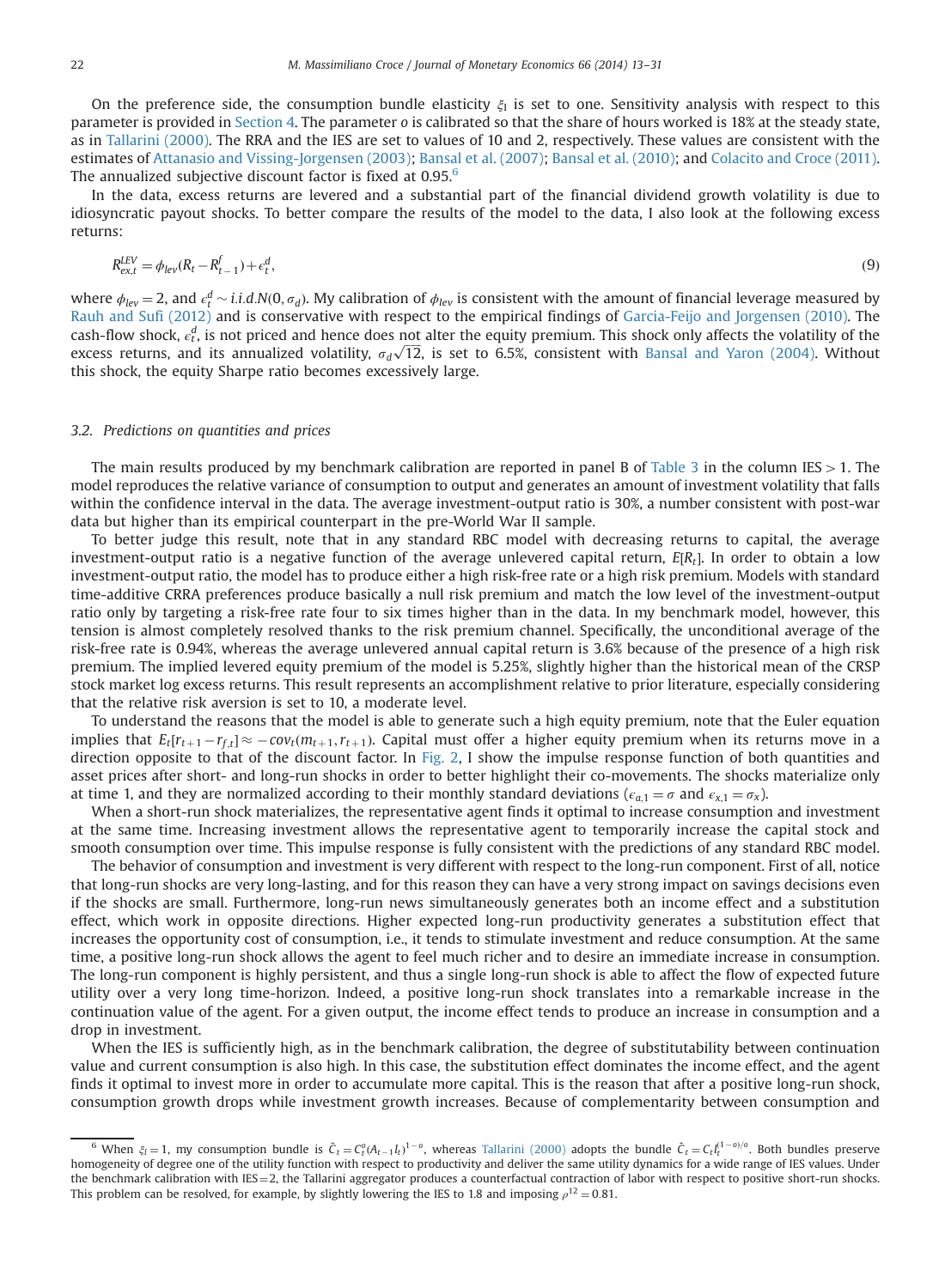<span id="page-10-0"></span>

Fig. 2. The role of IES (Ψ). This figure shows monthly log-deviations from the steady state. Excess returns are not levered. All the parameters are calibrated to the values reported in [Table 3.](#page-8-0)

leisure, the agent also finds it optimal to reduce leisure. As a result, both labor and total output increase to better support the investment boom.

Under the benchmark calibration, investment rises after both positive short- and long-run shocks, consistent with the empirical evidence in [Section 2](#page-2-0). This creates a pressure on the price of capital to appreciate, so that both short-run and longrun shocks imply bigger stock market returns and a contemporaneous fall in the stochastic discount factor. Stock market returns are indeed risky with respect to both sources of uncertainty, and for this reason they command the high equity premium reported in [Table 3,](#page-8-0) despite their low correlation with short-run consumption growth.

The excess returns implied by the model are unfortunately less volatile than those observed in the data. This is due to the fact that Tobin's Q in the model is not volatile enough. Overall, however, thanks to the presence of adjustment costs, the volatility is much higher than that observed in standard frictionless production-based models [\(Tallarini, 2000](#page-18-0); [Kaltenbrunner and Lochstoer, 2010](#page-18-0), and the CRRA case in [Jermann, 1998](#page-18-0)). My economy also reproduces the empirical autocorrelation of both the price-dividend ratio and the excess returns.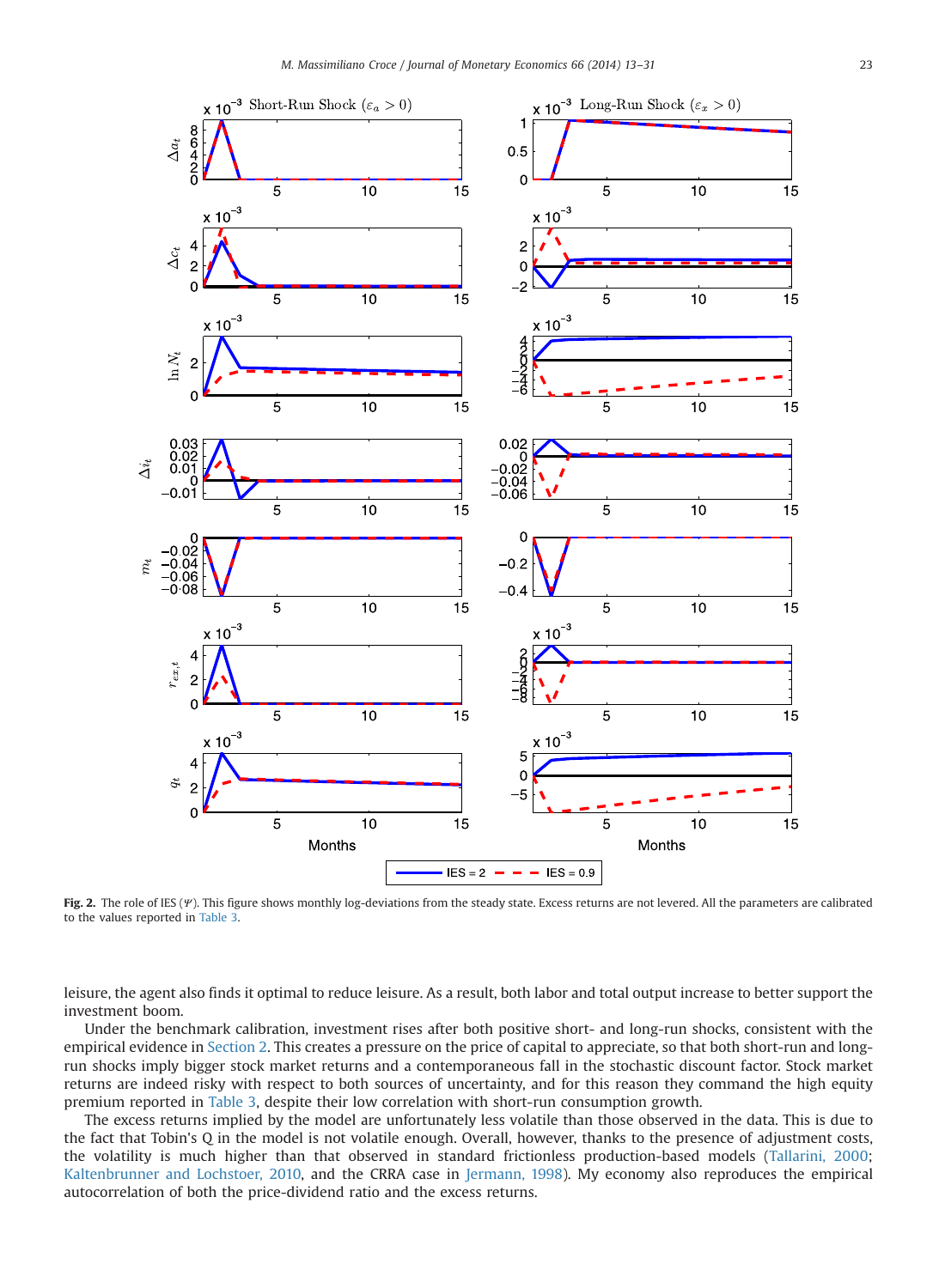The risk-free rate is persistent and has an annual standard deviation of just 0.94%. This result is a success with respect to standard habit models, which are widely known to produce an excessively volatile risk-free rate (see, for example, [Jermann,](#page-18-0) [1998](#page-18-0); [Boldrin et al., 2001\)](#page-18-0).

Co-movements are an important dimension that this model is also able to explore. The contemporaneous correlation of unfiltered consumption and investment is moderate in the data. Indeed, while at business cycle frequencies consumption and investment are highly correlated, at lower frequencies they are not. The model is perfectly able to reproduce this moderate correlation thanks to the presence of the long-run component. As seen before, while short-run shocks induce a perfect correlation between consumption and investment growth, long-run news forces consumption and investment to move in opposite directions. Overall, the correlation between these two variables implied by the model is still positive and perfectly in line with the empirical evidence.

The excess returns are poorly correlated with consumption growth: in the data this correlation is about 21%—basically null—while in the model it is 6% for the levered excess returns and 25% for the unlevered excess returns. This result is extremely significant because it shows that the model produces high a equity premium without altering the total correlation between short-run consumption growth and stock market returns. This is one of the novelties of this type of model.

#### 3.3. The role of IES and long-run risk

This section examines a deviation from my benchmark calibration in order to highlight the role of the IES and the longrun risk component.

Investment dynamics and IES: The IES is a key parameter in this economy and in all the long-run risk models in general. [Bansal and Yaron \(2004\)](#page-18-0) show that an IES greater than one is important to both maintain the unconditional mean of the interest rate at a low level and replicate the predictability of the excess returns in the presence of time-varying aggregate volatility. Under my benchmark calibration, I abstract away from the presence of stochastic volatility, and for this reason my excess returns do not display any significant level of predictability. Still, the IES plays a crucial role in determining the response of endogenous quantities and, hence, the unconditional mean of the excess returns.

To better demonstrate this point, the model is also solved for the case in which the IES is 0.9 and all other parameters are unchanged. The ultimate goal is to show that the results can change substantially even when the IES is slightly below unity. Considering lower values of the IES would amplify even further my current findings.

The impulse responses related to the case of  $IES = 0.9$  are plotted in [Fig. 2](#page-10-0) using dashed lines. No matter whether the IES is set to 2 or 0.9, the agent finds it optimal to respond to positive short-run shocks by increasing consumption, labor, and investment simultaneously. This is the reason that all the responses in the left panels are qualitatively the same.

The behavior of consumption and investment differs, however, with respect to the long-run component. As mentioned before, this is due to the interaction between the IES, the income effect, and the substitution effect produced by long-run news. When a positive shock to long-run productivity materializes, we know that the continuation value increases significantly. If the IES is low enough, current consumption and continuation value are complements: the income effect dominates, and the agent finds it optimal to increase consumption by reducing investment, in contrast to what is observed for high values of the IES.

To compare these two different calibrations on a quantitative level, the column IES  $<$  1 of [Table 3](#page-8-0) reports the results from the model with a low IES. When the IES $=$  0.9 there are three problems: (i) the response of investment to long-run shocks becomes excessive and its contemporaneous correlation with consumption turns negative; (ii) the risk-free rate becomes too high and volatile; and (iii) the equity premium changes sign.

The origin of the negative risk premium becomes clear if we look once again at [Fig. 2](#page-10-0) and focus on the response of the market returns to long-run productivity shocks. If the IES is too low, the returns fall below steady state in good times. This occurs because investment demand drops, producing a substantial capital loss that is inconsistent with the results of [Section](#page-2-0) [2.](#page-2-0) Under this calibration, the market functions as an insurance device with respect to long-run news, and for this reason it pays a much lower premium. In this framework, asset prices clearly suggest that one should adopt an IES higher than the one used in the standard RBC literature. The analysis conducted so far also shows that a higher IES produces good results for the co-movements of the macro variables.

Short-run productivity risk only: What do we gain from introducing long-run productivity risk into our macro models? Equivalently, what do we lose if we neglect long-run uncertainty? To answer these questions, [Table 3](#page-8-0) reports the model performance when productivity follows a random walk with constant drift (the NO LRR case). Neglecting long-run productivity uncertainty produces the following problems: (i) consumption becomes too smooth ( $\sigma(\Delta c) = 1.50\%$  on an annual basis), and its contemporaneous correlation with investment becomes too high; (ii) the Tobin's Q fluctuations become basically negligible, and the equity premium goes from 5.25% under the benchmark calibration to just 1.48%; (iii) the risk-free rate is five times higher than before, and its volatility becomes much lower.

#### 3.4. Capital accumulation frictions

This section explores the relevance of capital accumulation frictions in the context of a long-run risk–based production economy. No capital accumulation friction: I begin by comparing the results obtained under the benchmark calibration with those produced by an economy in which there are no adjustment costs, i.e.,  $\xi \to +\infty$ . The moments produced by this model are reported in [Table 3](#page-8-0) in the No Cost column; the relevant impulse response functions are reported in [Fig. 3](#page-12-0)(a).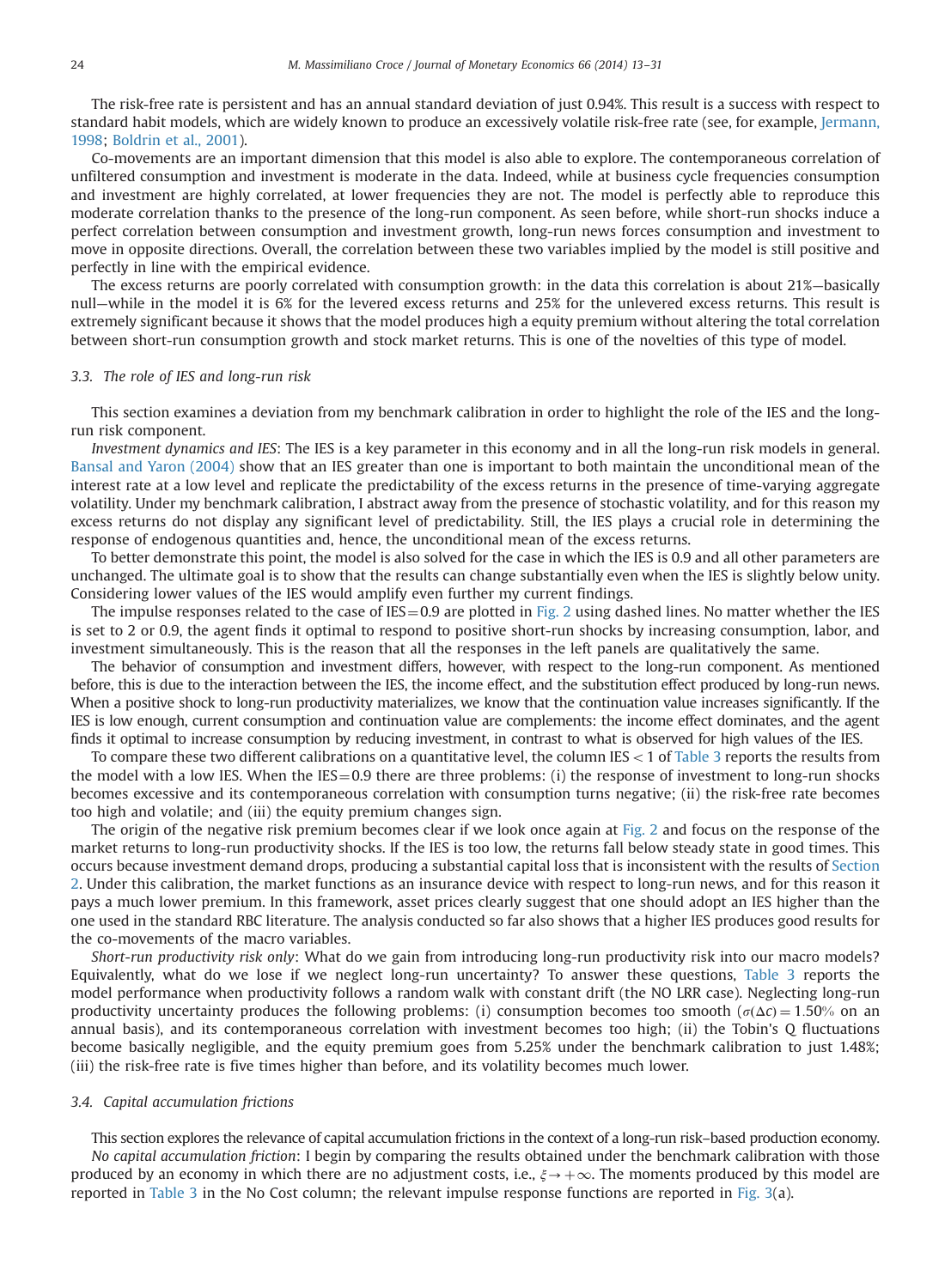<span id="page-12-0"></span>

Fig. 3. Impulse response functions. (a) The role of the BCF time-friction and (b) the role of labor elasticity. This figure shows monthly log-deviations from the steady state. Excess returns are not levered. All parameters are calibrated to the values reported in [Table 3.](#page-8-0) In panel (b), the elasticity of substitution between leisure and consumption is allowed to vary.

When the adjustment costs are not present, the agent finds it more convenient to intensively and persistently vary capital subsequent to both short-run and long-run shocks. As documented in [Table 3](#page-8-0), the absence of any investment friction produces the following problems: (i) investment becomes too volatile and less correlated with consumption growth because of the dominance of the long-run shock; (ii) the equity premium goes down to 1.1%, as Tobin's Q cannot vary and no significant excess return is realized upon the arrival of long-run news; and (iii) the risk-free rate is too high.

The interaction between the IES and the elasticity of the adjustment costs function is crucial to an understanding of the lower co-movement between consumption and investment. When the supply of new capital is flat and the IES is sufficiently high, the substitution effect dominates the income effect also in the short run. When the adjustment of capital is costless, the opportunity cost of consumption increases significantly, even after short-run shocks. If the agent has a high elasticity of substitution, she will find it optimal to leave consumption almost constant in order to invest more after the realization of a transitory positive shock to productivity growth.

[Boldrin et al. \(1997\)](#page-18-0) friction: [Boldrin et al. \(1997\)](#page-18-0) (henceforth BCF) suggest that Tobin's Q fluctuations could be fully generated by a time-friction in the allocation of inputs across sectors. Specifically, these authors show that if it takes one period to reallocate inputs across the investment and consumption sectors, excess returns could become substantially volatile and risky even in an RBC production economy without convex adjustment costs. My results show that in a long-run risk–based production economy, this time-friction is not able to produce results as powerful as the ones observed with [Jermann \(1998\)](#page-18-0) adjustment costs.

To introduce the BCF time-friction into the benchmark model, the following three modifications are made. First, the parameter  $\xi$  is set to  $+\infty$  to remove convex adjustment costs. Second, I let  $S_t \in [0, 1]$  denote the share of output produced by the investment sector at time  $t+1$  and introduce the following constraint:

$$
I_t = S_{t-1} Y_t,\tag{10}
$$

meaning that the share of output devoted to investment is one-period-ahead predetermined.<sup>7</sup> Eqs.  $(6)-(7)$  $(6)-(7)$  $(6)-(7)$  no longer hold, as the shadow value of capital is pinned down by the optimality condition with respect to  $S_t$ ,

$$
E_t[M_{t+1}Y_{t+1}Q_{t+1}] = E_t[M_{t+1}Y_{t+1}],
$$
\n(11)

Since in BCF the consumption and investment sectors feature the same constant return-to-scale production technology and the same productivity, allocating inputs across these two sectors is equivalent to simply deciding the investment-output share.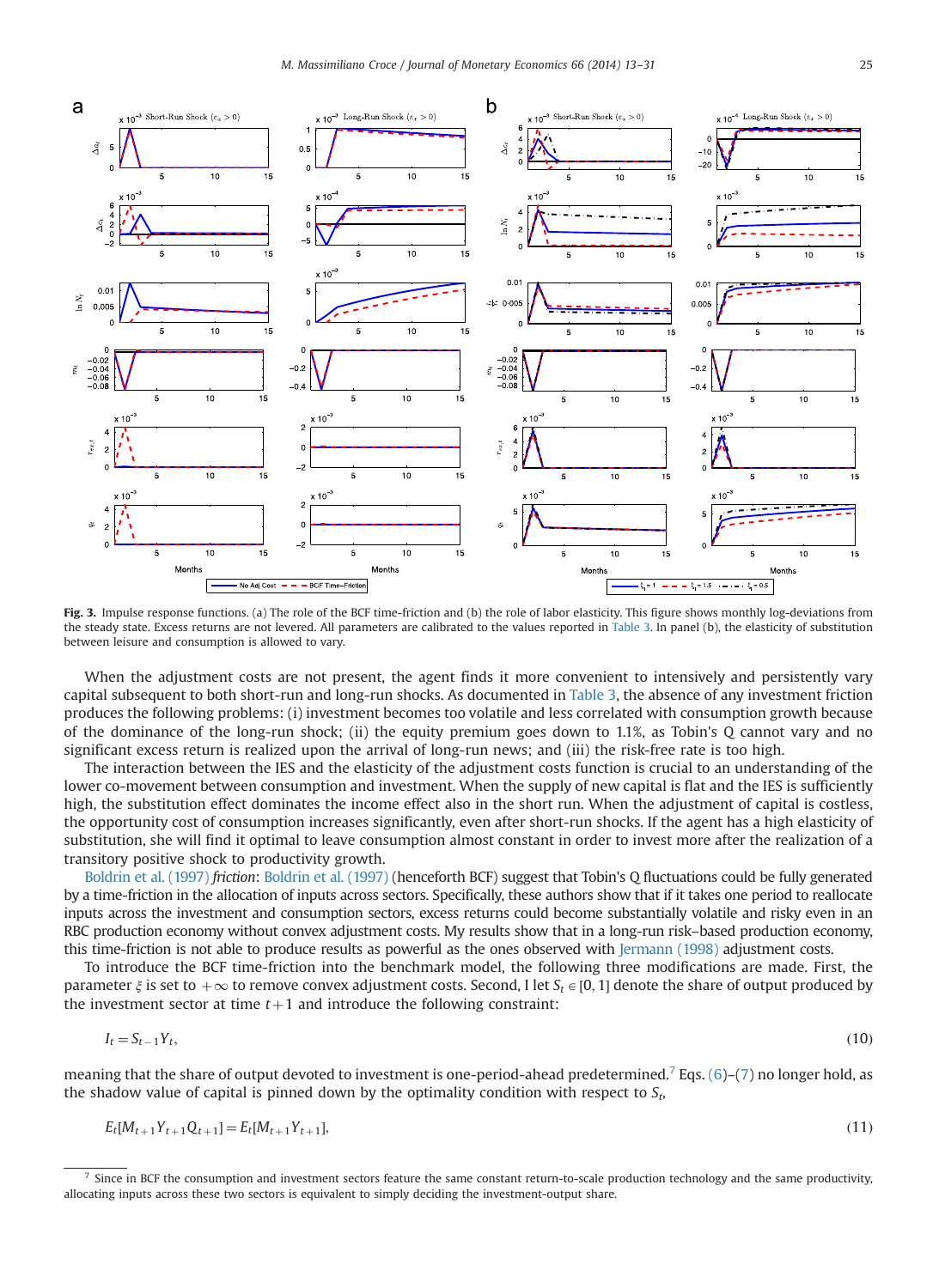<span id="page-13-0"></span>and the unlevered market return is now

$$
R_{t+1} = \frac{\alpha_{\overline{K}_{t+1}}^{Y_{t+1}} + Q_{t+1}(1-\delta_k) + S_t(Q_{t+1}-1)\alpha_{\overline{K}_{t+1}}^{Y_{t+1}}}{Q_t}
$$

Third, the total share of hours worked,  $S_{n,t}$ , is decided one period in advance:

$$
n_t = S_{n,t-1},\tag{12}
$$

and the optimality condition for labor in Eq.  $(8)$  is replaced by the following condition:

:

$$
E_t\left[M_{t+1}(1-\alpha)\frac{Y_{t+1}}{S_{n,t}}\right] = E_t\left[M_{t+1}\frac{\partial \tilde{C}_{t+1}}{\partial l_{t+1}}\middle/\frac{\partial \tilde{C}_{t+1}}{\partial C_{t+1}}\right].
$$
\n(13)

The moments produced by this model are reported in [Table 3](#page-8-0) in the BCF Friction column. The results look similar overall to those obtained under the frictionless economy, with two exceptions: (i) investment is much smoother than before and more correlated with consumption; and (ii) the equity premium almost doubles and reaches an annual level of 2%. To understand these differences across the frictionless and BCF-based configurations of the model, it is useful to turn our attention to the impulse response functions depicted in [Fig. 3](#page-12-0)(a).

With respect to short-run shocks, we see that consumption growth spikes up immediately upon the realization of the positive news, whereas in the frictionless model there is virtually no adjustment. This response is explained by the fact that when the share of consumption-to-output is predetermined, consumption has to grow exactly as much as output. Because the same is true for investment, investment growth becomes much less volatile than under the frictionless model. Since the total supply of labor is pre-determined as well, in the very first period labor does not adjust, but it perfectly 'catches up' with the frictionless model after one period. Because of complementarity between leisure and consumption, the agent reduces consumption growth in the second period and replicates the consumption time-series observed under the frictionless model afterwards.

Upon the realization of positive long-run news, neither consumption nor labor moves, because the news has no immediate impact on productivity and both labor and consumption are predetermined. From the second period on, however, consumption and labor track with the time-path observed under the frictionless model. Given that consumption and investment growth rates do not adjust in opposite directions upon the realization of long-run shocks, their overall correlation becomes higher than in both the frictionless model and the data.

Turning our attention to the value of capital,  $q<sub>t</sub>$ , we see that it strongly and positively responds to short-run news, as in [Boldrin et al. \(1997\)](#page-18-0). Upon the realization of good but transitory productivity news, there is a strong incentive to increase investment in order to take immediate advantage of the temporary increase in productivity growth. Since the supply of investment goods is rigid, such a positive shock to the investment demand results in an increase of  $q_t$ . At the equilibrium, the implied positive capital excess return has to carry a higher equity premium.

Upon the realization of positive long-run shocks, in contrast, there is virtually no adjustment in the value of capital (the increase in  $q_t$  is in the order of 5. $e^{-5}$ ). The reason is that this shock is small on impact and very long-lasting, implying that a one-period delay in the investment path plays a very minor role in the determination of the future stream of capital income. As a result, the excess returns have almost null exposure to long-run news, as in the frictionless model.

Convex reallocation costs: [Boldrin et al. \(2001\)](#page-18-0) assume that it takes one period to change the relative size of the investment and consumption sectors by reallocating inputs. As seen above, under this assumption asset prices are driven by the predetermined investment-output ratio, S. Here, the [Boldrin et al. \(2001\)](#page-18-0) time-friction is turned into a convex reallocation friction by assuming that inputs can be reallocated from the consumption to the investment sector without any delay by paying the following cost:

$$
G_t = [a_1|S_t - \overline{S}|]^{\tau},\tag{14}
$$

where  $S_t = I_t/Y_t$  is the current investment-output ratio and  $\overline{S}$  is its steady-state level.

This setting retains all of the equations of my benchmark model except that Eq. [\(5\)](#page-7-0) is replaced with (14). After this change, Eqs.  $(6)-(7)$  $(6)-(7)$  $(6)-(7)$  $(6)-(7)$  no longer hold and need to be replaced by the following two equations:

$$
Q_t = \frac{1}{1 - G_t' K_t},\tag{15}
$$

and

$$
R_{t+1} = \frac{\alpha_{K_{t+1}}^{Y_{t+1}} + Q_{t+1}(1 - \delta_k) + Q_{t+1} [\alpha G'_{t+1} S_{t+1} - G_{t+1}]}{Q_t}.
$$
\n(16)

Eq. (15) implies a positive relationship between Tobin's Q and the investment-output ratio, which is empirically plausible. As shown in [Fig. 5](#page-17-0)(a), in the post-World War II period the contemporaneous correlation between the investment-output ratio and Tobin's Q has been positive and significant, consistent with both Eq. (15) and the empirical findings in [Section 2](#page-2-0).

I set  $a_1 = 9e^{-6}$  so that these costs are small (on average less than 0.5% of output), and  $\tau = 1.5$  so that both the total<br>atility of output and the relative investment are comparable to those observed under the benchma volatility of output and the relative investment are comparable to those observed under the benchmark model with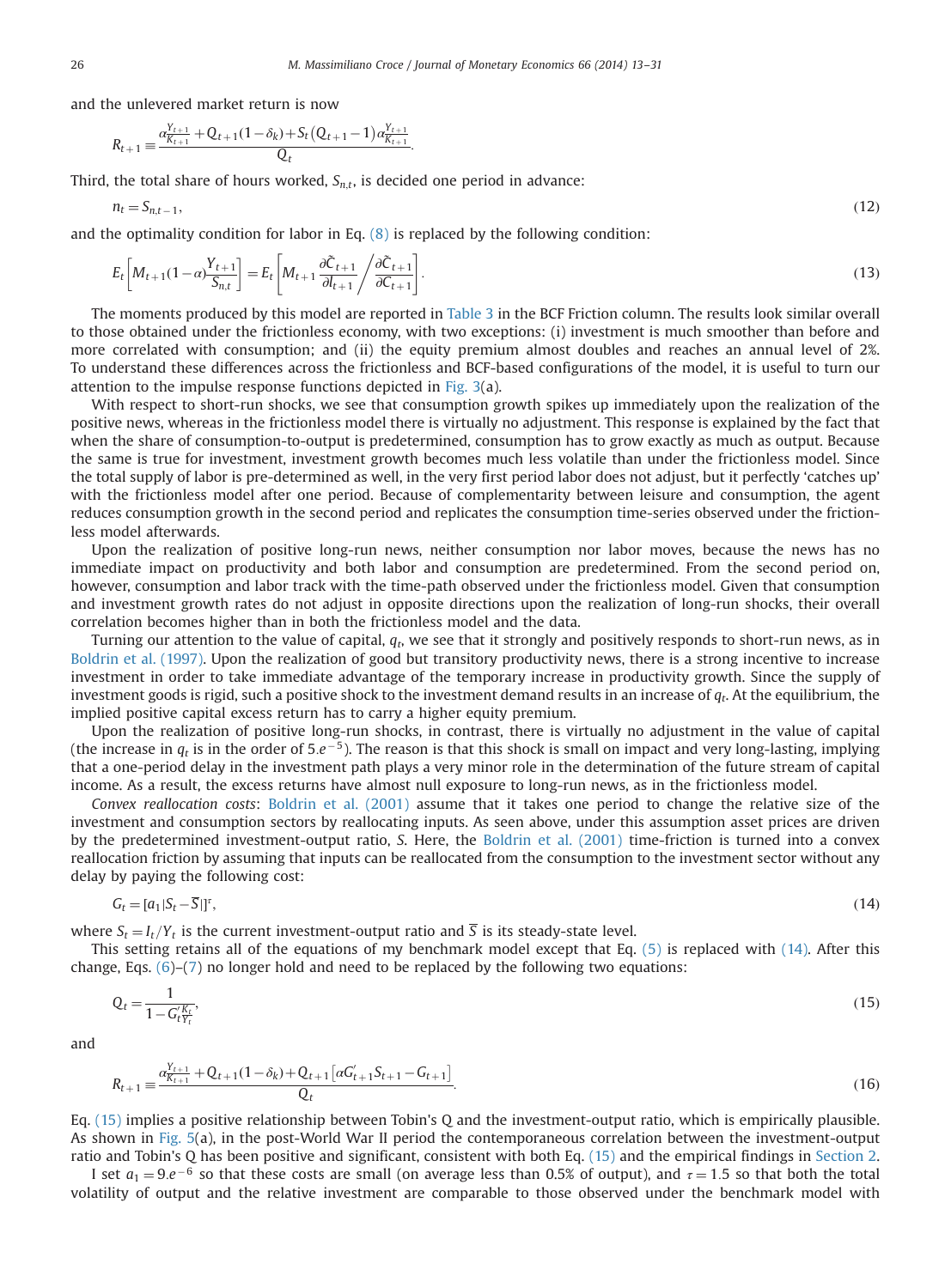<span id="page-14-0"></span>Jermann's adjustment costs. To preserve the smoothness of all variables required to use perturbation methods, the [Schmidt](#page-18-0) [et al. \(2007\)](#page-18-0) smooth approximation of the absolute value,

$$
|x| = \lim_{\epsilon \to +\infty} \frac{1}{\epsilon} [\ln(1 + e^{-\epsilon x}) + \ln(1 + e^{\epsilon x}) - 2 \ln(2)],
$$

is applied to Eq. [\(14\)](#page-13-0), with  $\epsilon = 100$ .

The moments obtained by employing convex reallocation costs are reported in the last column of [Table 3.](#page-8-0) The main result is that convex reallocation costs perform very similarly to the Jermann's adjustment costs, implying that the long-run risk framework can produce a sizeable equity premium even in a two-sector economy designed in the spirit of [Boldrin et al.](#page-18-0) [\(1997\)](#page-18-0). As shown in [Fig. 5\(](#page-17-0)b), the dynamic response of all main variables of interest is very similar to that of the benchmark case with Jermann's costs, meaning that the intuitions developed under the benchmark model continue to hold.

#### 4. Further inspection of the mechanism

This section perturbs my benchmark calibration in order to study the role of labor elasticity, different productivity specifications, the decision horizon, and time-varying volatility in productivity growth. The main results of this analysis are summarized in Table 4 and [Fig. 5](#page-17-0)(c) and the main economic intuitions are addressed in what follows. For the sake of brevity, Table 4 reports only the moments that significantly change in the sensitivity analysis.

Labor elasticity: Panel A of Table 4 compares the benchmark calibration with Cobb-Douglas aggregation of leisure and consumption,  $\xi_l = 1$ , to the case in which  $\xi_l$  is either greater or smaller than unity. First of all, note that changing  $\xi_l$  alters only marginally the volatility of investment, the risk-free rate, the risk-premium and the contemporaneous correlation between consumption and investment growth.

To better understand these results, note that as the  $\xi_1$  parameter increases, substitution between leisure and consumption is facilitated (left panels, [Fig. 3](#page-12-0)(b)). As a result, the substitution effect induced by a positive short-run shock implies a stronger incentive to work and produce more. On the quantity side, higher output growth is associated with a more pronounced positive co-movement between consumption and investment growth. On the asset pricing side, we have a slightly less pronounced response of the excess return, meaning that the exposure of returns to short-run shocks becomes smaller and tends to reduce the equity premium.

The response of labor to long-run shocks, in contrast, becomes less pronounced as  $\xi_1$  increases (right panel, [Fig. 3](#page-12-0)(b)). As already discussed, when the IES is high enough, positive news shocks force consumption to drop in order to free up more resources for investment. When  $\xi_1$  is low, a drop in consumption tends to facilitate a drop in leisure, i.e., the household has a stronger incentive to work. As the elasticity of substitution between consumption and leisure is increased, the agent finds it

| Moments                                                    | Data            | $\xi_l=1$ | $\xi_l = 1.50$ | $\xi_l = 0.50$ |  |  |  |  |
|------------------------------------------------------------|-----------------|-----------|----------------|----------------|--|--|--|--|
| Panel A: The role of labor elasticity                      |                 |           |                |                |  |  |  |  |
| $\sigma(\Delta i)/\sigma(\Delta y)$                        | 04.49 (00.61)   | 3.61      | 3.52           | 3.72           |  |  |  |  |
| $\rho(\Delta\mathcal{C},\Delta i)$                         | 00.39(00.28)    | 0.35      | 0.51           | 0.19           |  |  |  |  |
| $E[r_{ext+1}^{LEV}]$ (%)                                   | 04.71 (02.25)   | 5.08      | 4.70           | 6.42           |  |  |  |  |
| $E[r_t^f]$ (%)                                             | 00.65(00.38)    | 0.94      | 1.14           | 0.68           |  |  |  |  |
| $\beta_{\Delta c _{\epsilon_a}}$                           | 00.34(00.11)    | 0.88      | 0.81           | 0.96           |  |  |  |  |
| $\beta_{\Delta c _{\epsilon_X}}$                           | $-00.26(00.15)$ | $-0.01$   | $-0.21$        | 1.69           |  |  |  |  |
| $\beta_{\Delta i y \epsilon_a}$                            | 00.38(00.01)    | 0.70      | 0.77           | 0.72           |  |  |  |  |
| $\beta_{\Delta i y \epsilon_{x}}$                          | 00.22(00.06)    | $-0.14$   | 0.33           | $-2.61$        |  |  |  |  |
| $\beta_{q _{\epsilon_a}}$                                  | 01.50 (00.53)   | 0.37      | 0.37           | 0.39           |  |  |  |  |
| $\beta_{q \epsilon_{x}}$                                   | 02.23 (01.21)   | 0.50      | 0.75           | $-0.88$        |  |  |  |  |
|                                                            | Data            | Benchmark | AR(1)          | ARMA(1,1)      |  |  |  |  |
| Panel B: The role of different productivity specifications |                 |           |                |                |  |  |  |  |
| $\sigma(\Delta i)/\sigma(\Delta y)$                        | 04.49 (00.61)   | 3.61      | 2.45           | 3.89           |  |  |  |  |
| $\rho(\Delta\mathcal{C},\Delta i)$                         | 00.39(00.28)    | 0.35      | 0.80           | 0.60           |  |  |  |  |
| $E[r_{ex,t+1}^{LEV}](\%)$                                  | 04.71 (02.25)   | 5.25      | 2.26           | 8.34           |  |  |  |  |
| $E[r_t^f]$ (%)                                             | 00.65(00.38)    | 0.94      | 4.53           | 1.68           |  |  |  |  |
| $ACF_1[\Delta c]$                                          | 00.50(00.15)    | 0.59      | 0.49           | 0.83           |  |  |  |  |

Table 4 Inspecting the mechanism.

through a GMM estimator. The entries for the models are based on time-aggregated values obtained through repetitions of small-sample simulations. In panel A, all parameters are set to the values reported in [Table 3](#page-8-0) and  $\xi_i$  is allowed to vary. In panel B, the benchmark calibration is altered by changing the productivity growth process. All calibration details are provided in Section 4. The first column in each panel reports the results from the benchmark model in [Table 3,](#page-8-0) column  $IES > 1$ .

All statistics are expressed in annual terms. Data are annual (1929–2008); numbers in parentheses are Newey–West adjusted standard errors obtained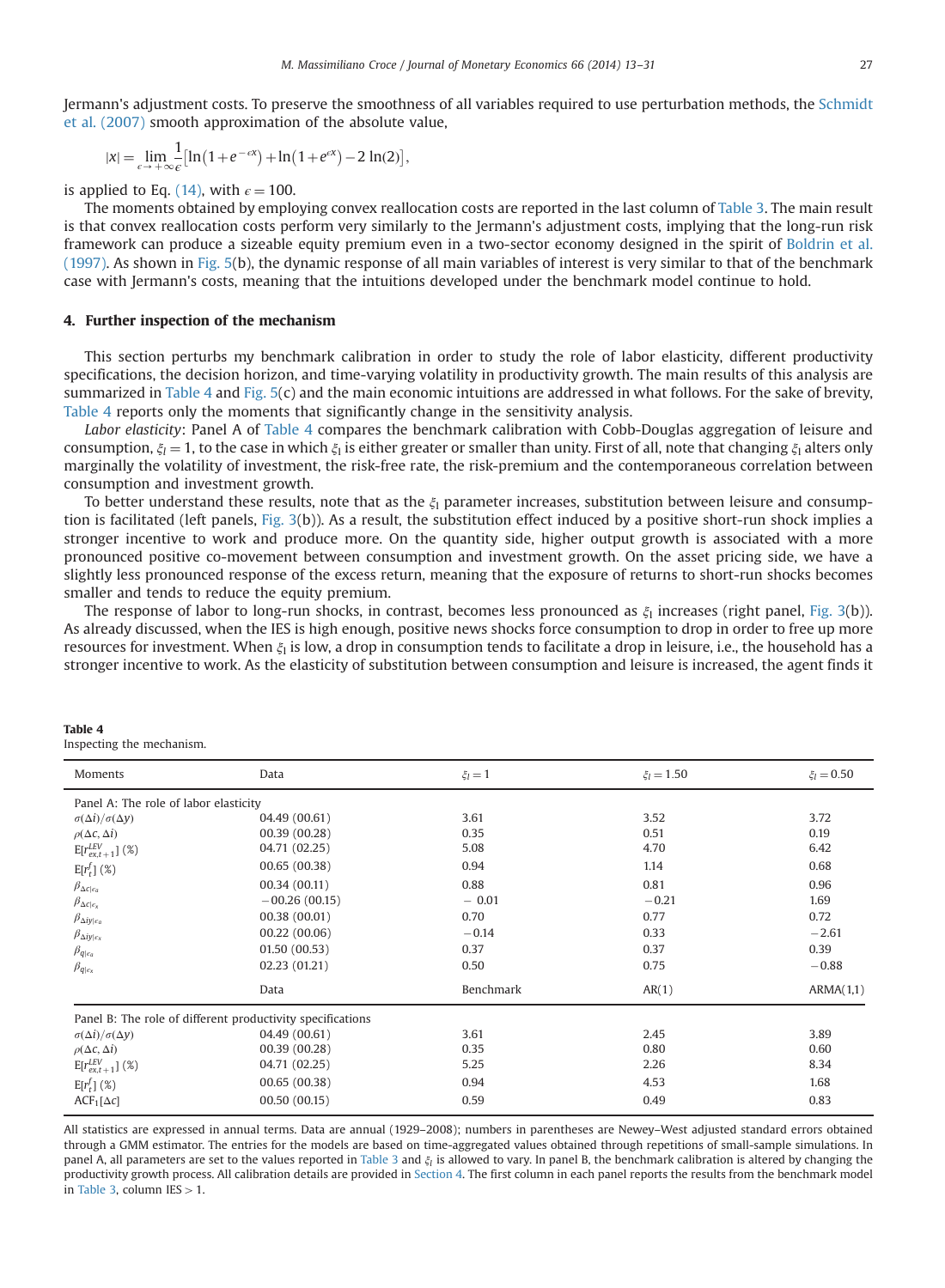<span id="page-15-0"></span>optimal to trade off more consumption goods for leisure in order to stabilize her consumption bundle. This explains why labor, output, and returns increase by less when  $\epsilon_x > 0$  and  $\xi_i > 1$ . As a result, a higher elasticity of substitution (i) reduces the negative co-movement between investment and output coming from long-run shocks, and (ii) reduces the risk premium associated with long-run news. Note that across all these experiments, the subjective discount factor is unchanged, whereas the risk-free rate increases with  $\xi$ . Adjusting the subjective discount factor to keep the risk-free rate constant across different values of  $\xi$ <sup>1</sup> would make the changes in the equity premium negligible.

The elasticity of substitution between consumption and leisure plays a relevant role in the determination of the estimated responses of consumption, investment, and Tobin's Q to both short- and long-run shocks. The entries for the data column in [Table 4](#page-14-0) (from the first column of [Table 2\)](#page-6-0) are based on a Solow residual measure of productivity. This measure was chosen because in the context of the model I can time-aggregate quantities and compute annual Solow residuals, as in the data. In a second step, the simulated Solow residuals are projected on the model risk-free rate and price-dividend ratio to identify long- and short-run shocks and the regressions detailed in [Table 2](#page-6-0) are then run. This procedure yields results very comparable to the empirical ones, as it explicitly accounts for possible misestimations of the long-run shocks.

Under the benchmark calibration, the model captures well the sign, and often also the magnitude, of the exposure coefficients estimated in the data. In contrast to the data, however, the estimated exposure of the investment-output ratio to long-run news is negative. Using an elasticity greater than one, although not necessarily as high as 1.50, resolves this problem. Finally, note that even though the model underestimates the response of Tobin's Q to both short- and long-run shocks, it predicts values within the confidence intervals estimated in the data.

Alternative productivity specifications: Panel B of [Table 4](#page-14-0) compares the benchmark model with two models that differ only in their productivity process. Specifically, the column AR(1) refers to the results obtained when the growth rate of productivity evolves as an AR(1) with a persistence,  $ρ$ , of 0.50 to keep the autocorrelation of consumption aligned with the data. All other parameters and functional forms are set as in the benchmark model. This productivity process features only one source of shocks, and for this reason it fails to reproduce (i) the independent negative co-movement between consumption and investment originated by long-run news and (ii) the high volatility of investment relative to output. Furthermore, since  $\rho$  is set at a lower rate, the overall equity premium drops from 5.25% to just 2.26%.

The last column of Panel B refers to the case in which productivity is assumed to evolve as an ARMA(1,1). In this case,  $\rho$  is set as in the benchmark model and  $b = 0.91\rho$  to replicate the same amount of relative volatility of the long-run component obtained under the benchmark calibration. The volatility of the ARMA(1,1) shock is adjusted to replicate the total volatility of productivity growth assumed under the benchmark model.

The details of these computations are reported in the appendix and are based on the results of [Croce et al. \(2007\)](#page-18-0) because the ARMA(1,1) case corresponds to the steady-state solution of the Kalman filter problem adopted by an agent with limited information on the components of productivity growth. On the asset pricing side, it is important to note that this model produces a much higher equity premium because it restricts the long-run and short-run shocks to be perfectly correlated. This assumption, which is not supported by my empirical investigation, mechanically amplifies the market price of risk. On the quantity side, similarly to the AR(1) case, the model overestimates the correlation between consumption and investment growth.

Decision horizon: In the macroeconomic literature, models are often calibrated to a quarterly frequency to match the decision horizon in the model with business cycle frequency. In the long-run news literature, however, it is customary to use a monthly decision horizon, as financial investment decisions are taken at higher frequencies [\(Bansal and Yaron,](#page-18-0) [2004](#page-18-0)). As shown by BKY, the market price of risk associated with long-run shocks depends in a highly nonlinear and negative way on the decision horizon, i.e., the lower the frequency of the calibration of the model, the lower the implied risk premium.

This is exactly what happens when the model is recalibrated to a quarterly frequency and  $\rho^4 = 0.80$  is imposed, in contrast to  $\rho^{12} = 0.80$ . The annual equity premium declines by 290 basis points, whereas all other moments remain basically unchanged. It is important to note that the model is still capable of producing an equity premium close to 5% under a less conservative calibration with  $\rho^4 = 0.90$ . The estimation results in [Table 1](#page-4-0) suggest that this calibration cannot be statistically rejected by the data.

Time-varying volatility. Several recent papers have documented a reduction in the volatility of aggregate variables (for example, [Lettau et al., 2008](#page-18-0); [Fernandez-Villaverde and Rubio-Ramirez, 2006;](#page-18-0) [Justiniano and Primiceri, 2008\)](#page-18-0). This finding is very robust across all of my measures of productivity, as shown in [Fig. 5\(](#page-17-0)c) by means of simple GARCH(1,1) estimations.

To investigate the impact of time-varying volatility in the model, I consider the following specification for monthly productivity growth:

$$
\Delta a_{t+1} = \mu + x_t + e^{v_t} \sigma \epsilon_{a,t+1}
$$
\n
$$
x_t = \rho x_{t-1} + e^{v_t} \sigma \epsilon_{x,t}
$$
\n
$$
v_t = \rho_\sigma v_{t-1} + \sigma_\sigma \epsilon_{\sigma,t}
$$
\n
$$
\begin{bmatrix}\n\epsilon_{a,t+1} \\
\epsilon_{x,t+1} \\
\epsilon_{a,t+1}\n\end{bmatrix} \sim \tilde{t} \tilde{d}N \left( \begin{bmatrix} 0 \\ 0 \\ 0 \end{bmatrix}, \begin{bmatrix} 1 & 0 & 0 \\ 0 & 1 & \rho_{v,x} \\ 0 & \rho_{v,x} & 1 \end{bmatrix} \right),
$$
\n(17)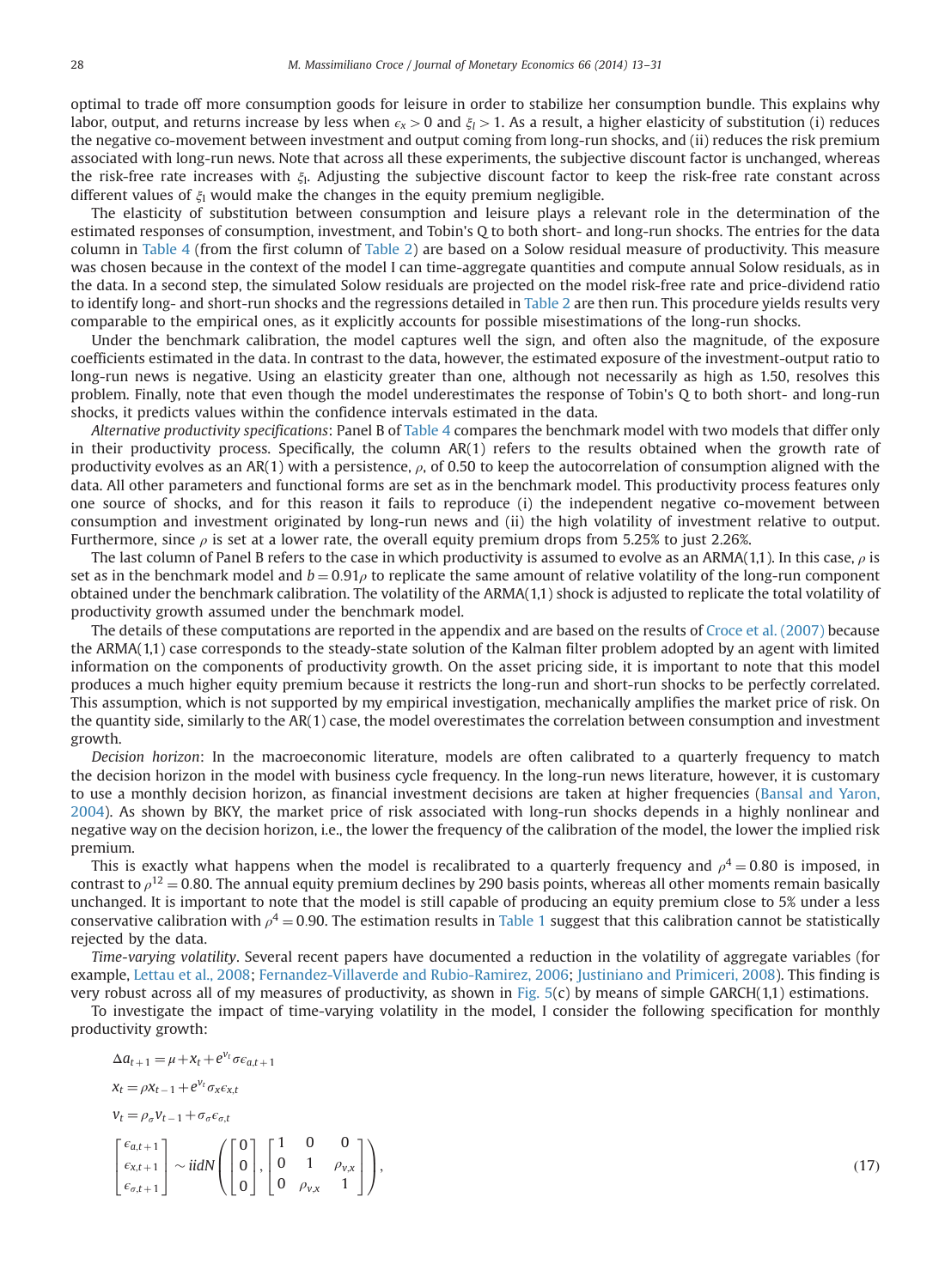<span id="page-16-0"></span>

Fig. 4. Impulse responses with and without time-varying volatility. This figure shows monthly log-deviations from the steady state. All parameters are calibrated to the values reported in [Table 3.](#page-8-0) Excess returns are not levered. The time-varying volatility process is specified in Eq. [\(17\)](#page-15-0), with  $\rho_{\sigma} = 0.987$ ,  $\sigma_{\sigma} = 0.01$ , and  $\rho_{v,x} = 0$ .

where the process  $e^{v_t} > 0$  generates fluctuations in the total amount of uncertainty, in the spirit of [Bansal and Yaron \(2004\)](#page-18-0). To make my log-volatility process comparable to the [Bansal and Yaron \(2004\)](#page-18-0) volatility specification,  $\rho_v = 0.987$  and  $\sigma_v = 0.01$  are set so that StD.[ $e^{v_t}$ ]/E[ $e^{v_t}$ ] = 7%, a number consistent with my annual estimations.<sup>8</sup> I then consider both the case in which volatility shocks are orthogonal to long-run shocks,  $\rho_{vx} = 0$ , and the case in which they are countercyclical with respect to news,  $\rho_{v,x} = -1$ .<br>When volatility shocks

When volatility shocks are assumed to be orthogonal to long-run news shocks ([Bansal and Yaron, 2004](#page-18-0)), the main departure from the benchmark model is in regard to the equity premium. In contrast to the predictions of the endowment economy of [Bansal and Yaron \(2004\),](#page-18-0) the introduction of time-varying volatility reduces the equity premium, as independently pointed out by [Malkhozov \(2013\)](#page-18-0).

To better see this point, Fig. 4 depicts the impulse responses of the model with time-varying risk with respect to a onestandard-deviation volatility shock. Upon the increase of uncertainty in the economy, the agent finds it optimal to save, work, and invest more in order to increase the stock of capital. Because of the increase in investment, the value of capital, q, increases as well and the stock market provides a positive excess return when the marginal utility of the agent is high, i.e., in a bad state of the world. The equity market hence provides insurance against orthogonal volatility shocks.

When  $\rho_{v,x}$  is set to zero, the equity premium declines by 35 basis points. If, on the other hand,  $\rho_{v,x}$  is set to  $-1$ , the equity productivity shock is also premium remains basically unchanged. This is due to the fact that when a good long-run productivity shock is also associated with a reduction in expected volatility, the stochastic discount factor of the representative agents drops more than under the model without time-varying volatility. The steeper drop of the stochastic discount factor counterbalances the milder increase in investment and excess returns due to the volatility channel.

#### 5. Conclusion

This study has examined the intertemporal distribution of productivity risk. Focusing on post-war US data, I have shown that the conditional mean of productivity growth is time-varying and extremely persistent. These low-frequency fluctuations strongly affect asset prices and macroeconomic quantities. My proposed production-based asset pricing model

<sup>&</sup>lt;sup>8</sup> In [Fig. 5](#page-17-0)(c), I plot conditional variances,  $\sigma_t^2$ . The StD.[ $\sqrt{\sigma_t^2}/|E[\sqrt{\sigma_t^2}]$  ratio in the data is in the order of 10%.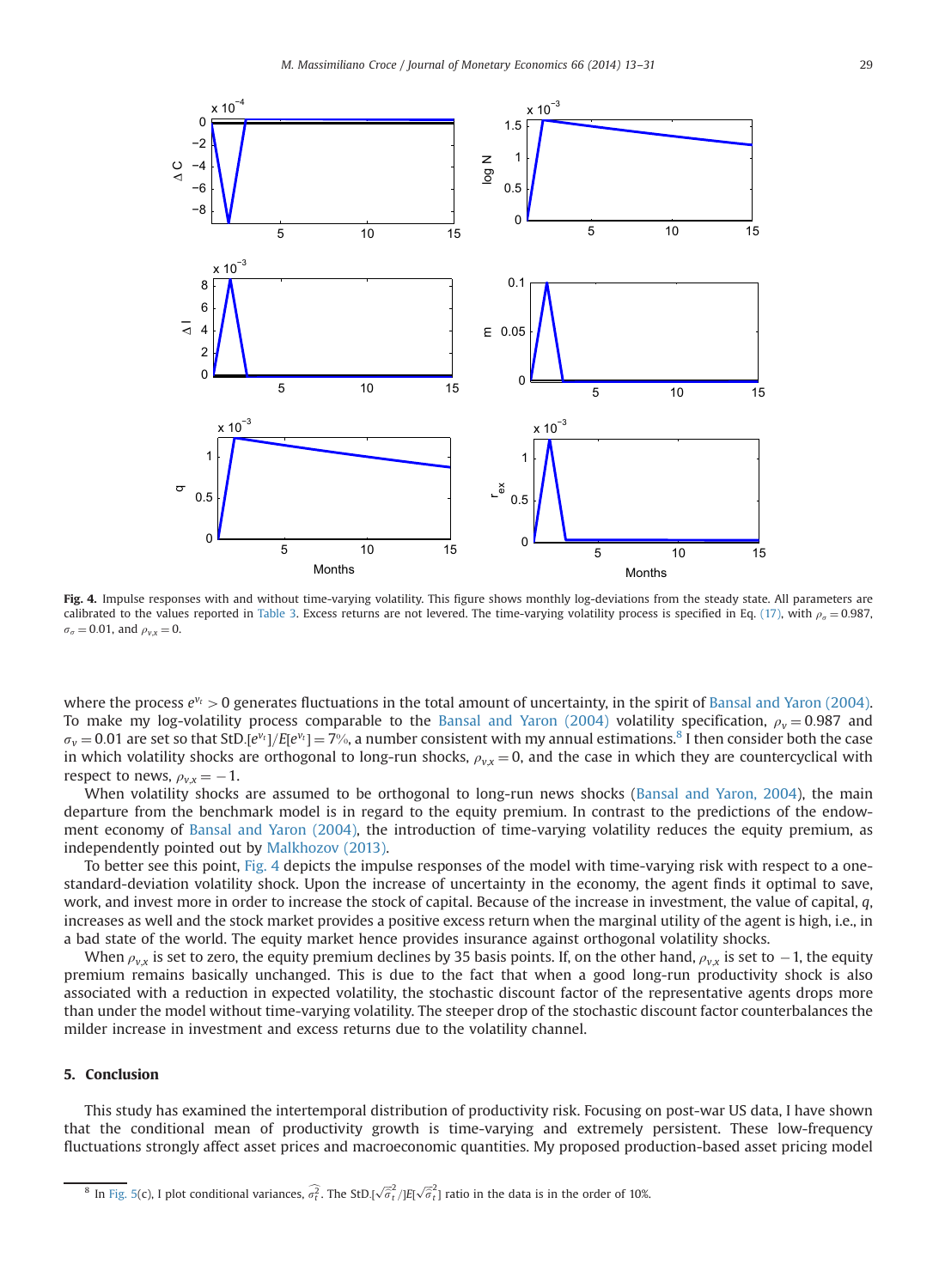<span id="page-17-0"></span>

Fig. 5. Facts and frictions. (a) Tobin's Q and I/Y in the US, (b) reallocation costs and IES, and (c) time-Varying variance in US productivity. Panel A shows the Tobin's Q (dashed line, left-hand scale) and the investment-output ratio (solid line, right scale) in the US. The t-statistic of the estimated correlation is computed using Newey–West adjusted standard errors. Panel B shows monthly log-deviations from the steady state for the model with convex reallocation costs. Excess returns are not levered. All parameters are calibrated to the values reported in [Table 3,](#page-8-0) except those of the adjustment cost function. The reallocation cost parameters are set as follows:  $\epsilon = 100$ ;  $a_1 = 9e^{-6}$ ; and  $\tau = 1.5$ . Panel C shows GARCH(1,1)-based estimates of conditional variance for the the setimates of conditional variance for the state of the three measures of US productivity growth used in [Table 1](#page-4-0). The right scale refers to the Solow residual measure.

features long-run uncertainty, convex adjustment costs, and recursive preferences à la Epstein-Zin. The model accounts for several key features of both prices and macroeconomic quantities, including consumption, investment, and output. A detailed examination of the role of the intertemporal elasticity of substitution, long-run productivity risk, and adjustment costs in this type of economy is provided as well.

There are a number of directions in which this work could be fruitfully extended. First, this paper assumes a frictionless labor market in order to keep the analysis as simple as possible. However, long-run labor fluctuations can have an important interaction with frictions (see, for example, [Favilukis and Lin, 2011](#page-18-0); [Kuehn et al., 2010](#page-18-0)) and should be taken into account in future research. Second, there are good reasons to believe that these long-run components are endogenous ([Kung and](#page-18-0) [Schmid, 2010](#page-18-0)) and should be embodied in the analysis of both fiscal and monetary policies. Finally, long-run shocks should be added to cross-sectional studies (see, among others, [Belo et al., 2012](#page-18-0); [Gomes et al., 2006](#page-18-0)).

#### Acknowledgment

I thank Urban Jermann and an anonymous referee for their valuable feedback. For excellent research assistance, I thank Philip Howard. I also would like to thank D. Backus, R. Bansal, C. Edmond, J. Gomes, B. Hollifield, K. Judd, D. Krueger, M. Lettau, S. Ludvigson, F. Perri, B. Routledge, T. S. Sargent, T. J. Tallarini, C. Telmer, P. Veronesi, A. Yaron, Lu Zhang and S. Zin, along with seminar participants at the European Central Bank (2005); Federal Reserve Board, Washington, DC (2006); SED Annual Meeting (2006); Macro Lunch Seminars at STERN-NYU (2006); Kenan-Flagler Business School, UNC (2007); Kansas City Fed (2007); Dallas Fed (2007); Jones Graduate School of Management, Rice University (2007); Cornell Macro Seminars (2007); St. Louis Fed (2007); Tepper Business School, CMU (2007); UBC Summer Conference (2008); Econometric Society (2009); WFA San Diego (2009); RCEA (2009); and Eastern Carolina University (2010).